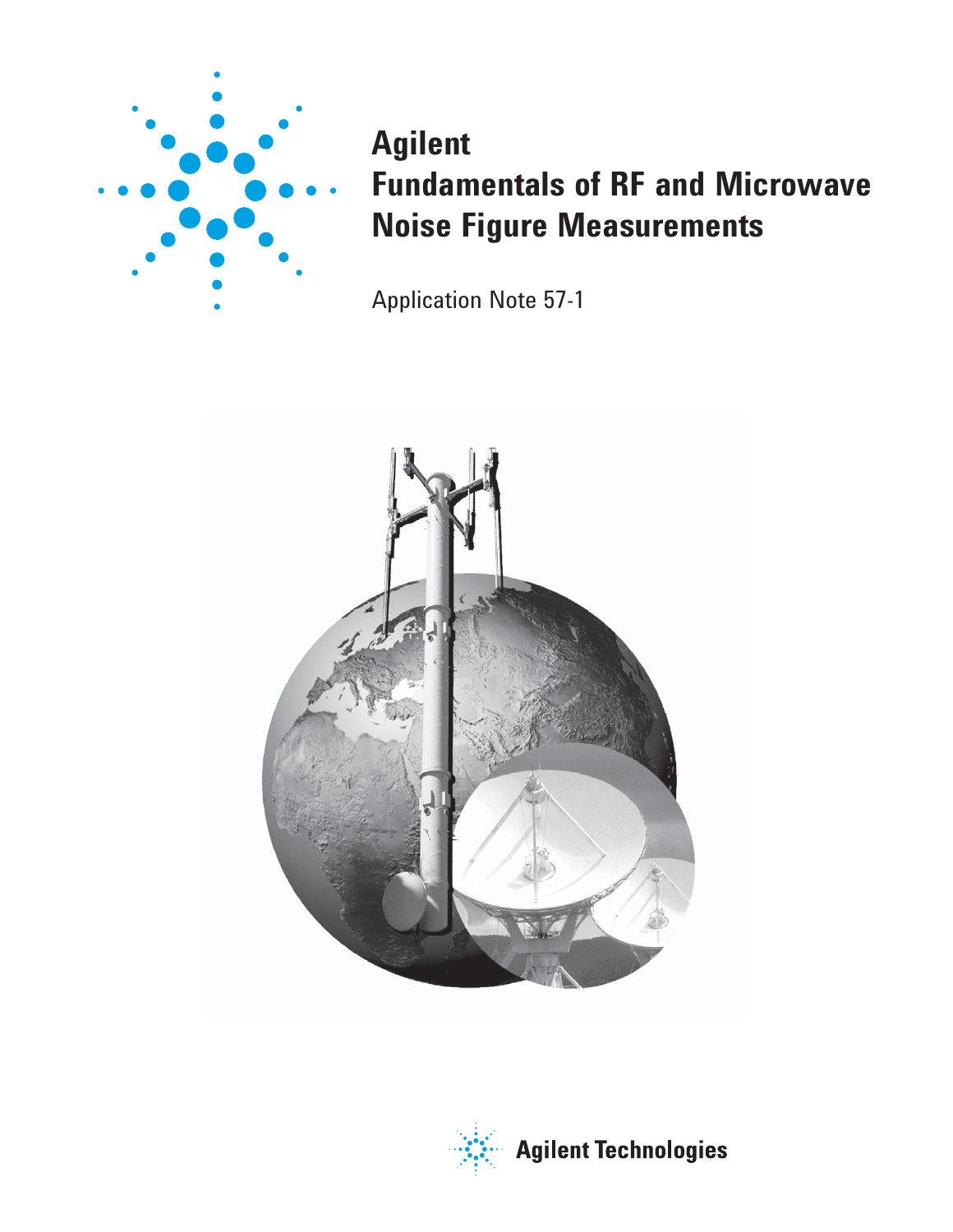# **Table of Contents**

| The importance of noise in communication systems4       |  |
|---------------------------------------------------------|--|
|                                                         |  |
|                                                         |  |
|                                                         |  |
| <b>2. Noise Characteristics of Two-Port Networks </b> 8 |  |
|                                                         |  |
|                                                         |  |
|                                                         |  |
|                                                         |  |
|                                                         |  |
|                                                         |  |
|                                                         |  |
|                                                         |  |
|                                                         |  |
|                                                         |  |
|                                                         |  |
|                                                         |  |
|                                                         |  |
|                                                         |  |
|                                                         |  |
|                                                         |  |
|                                                         |  |
|                                                         |  |
|                                                         |  |
|                                                         |  |
|                                                         |  |
|                                                         |  |
|                                                         |  |
|                                                         |  |
|                                                         |  |
|                                                         |  |
| 6. Additional Agilent Resources, Literature and Tools30 |  |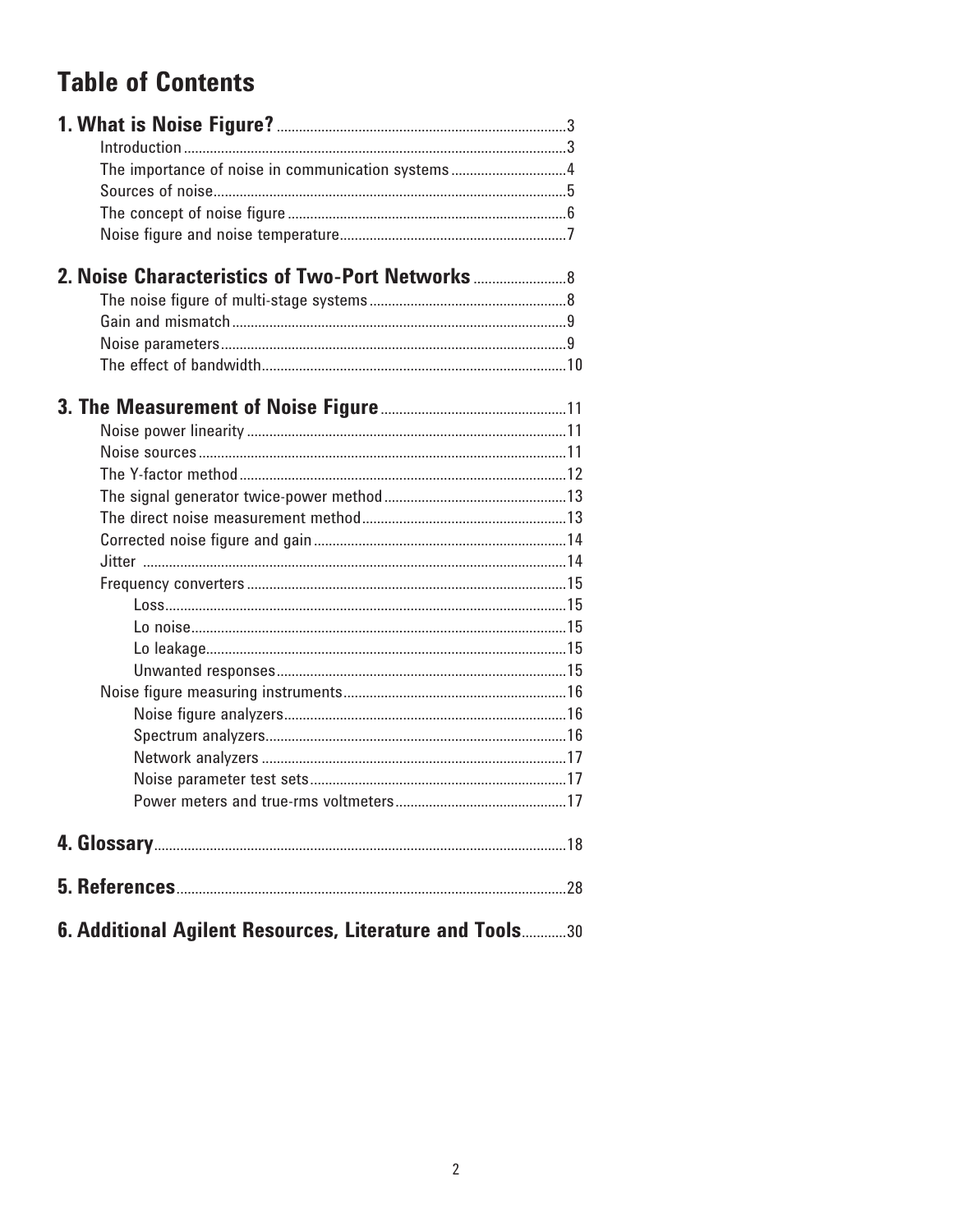# **Chapter 1. What is Noise Figure?**

## **Introduction**

Modern receiving systems must often process very weak signals, but the noise added by the system components tends to obscure those very weak signals. Sensitivity, bit error ratio (BER) and noise figure are system parameters that characterize the ability to process low-level signals. Of these parameters, noise figure is unique in that it is suitable not only for characterizing the entire system but also the system components such as the pre-amplifier, mixer, and IF amplifier that make up the system. By controlling the noise figure and gain of system components, the designer directly controls the noise figure of the overall system. Once the noise figure is known, system sensitivity can be easily estimated from system bandwidth. Noise figure is often the key parameter that differentiates one system from another, one amplifier from an other, and one transistor from another. Such widespread application of noise figure specifications implies that highly repeatable and accurate measurements between suppliers and their customers are very important.

The reason for measuring noise properties of networks is to minimize the problem of noise generated in receiving systems. One approach to overcome noise is to make the weak signal stronger. This can be accomplished by raising the signal power transmitted in the direction of the receiver, or by increasing the amount of power the receiving antenna intercepts, for example, by increasing the aperture of the receiving antenna. Raising antenna gain, which usually means a larger antenna, and raising the transmitter power, are eventually limited by government regulations, engineering considerations, or economics. The other approach is to minimize the noise generated within receiver components. Noise measurements are key to assuring that the added noise is minimal. Once noise joins the signals, receiver components can no longer distinguish noise in the signal frequency band from legitimate signal fluctuations. The signal and noise get processed together. Subsequent raising of the signal level with gain, for example, will raise the noise level an equal amount.

This application note is part of a series about noise measurement. Much of what is discussed is either material that is common to most noise figure measurements or background material. It should prove useful as a primer on noise figure measurements. The need for highly repeatable, accurate and meaningful measurements of noise without the complexity of manual measurements and calculations has lead to the development of noise figure measurement instruments with simple user interfaces. Using these instruments does not require an extensive background in noise theory. A little noise background may prove helpful, however, in building confidence and understanding a more complete picture of noise in RF and microwave systems. Other literature to consider for additional information on noise figure measurements is indicated throughout this note. Numbers appearing throughout this document in square brackets [ ] correspond to the same numerical listing in the References section. Related Agilent Technologies literature and web resources appear later in this application note.



*NFA simplifies noise figure measurements*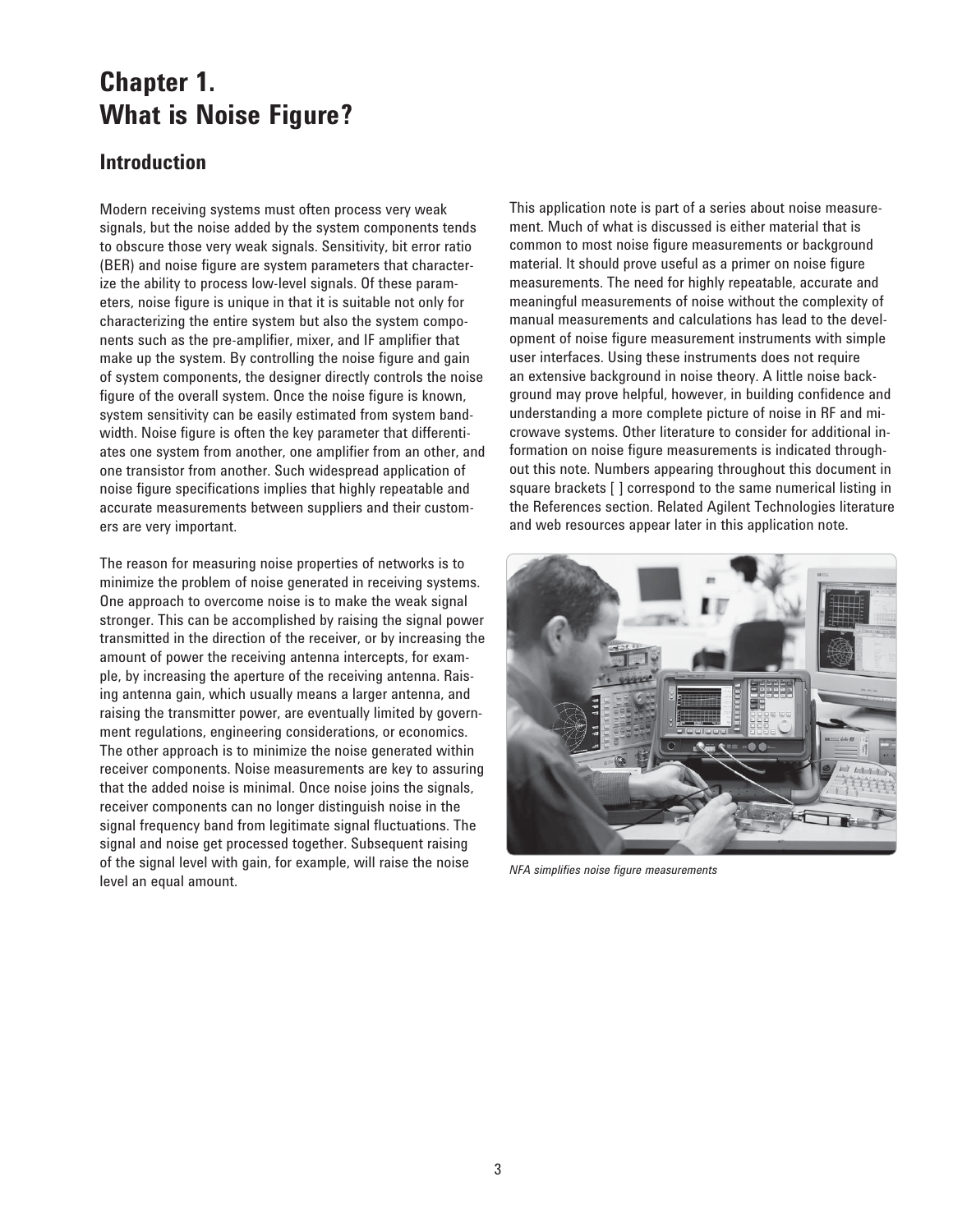## **The importance of noise in Communication systems**

The signal-to-noise (S/N) ratio at the output of receiving systems is a very important criterion in communication systems. Identifying or listening to radio signals in the presence of noise is a commonly experienced difficulty. The ability to interpret the audio information, however, is difficult to quantify because it depends on such human factors as language familiarity, fatigue, training, experience and the nature of the message. Noise figure and sensitivity are measurable and objective figures of merit. Noise figure and sensitivity are closely related (see Sensitivity in the glossary). For digital communication systems, a quantitative reliability measure is often stated in terms of bit error ratio (BER) or the probability P(e) that any received bit is in error. BER is related to noise figure in a non-linear way. As the S/N ratio decreases gradually, for example, the BER increases suddenly near the noise level where l's and 0's become confused. Noise figure shows the health of the system but BER shows whether the system is dead or alive. Figure 1-1, which shows the probability of error vs. carrier-tonoise ratio for several types of digital modulation, indicates that BER changes by several orders of magnitude for only a few dB change in signal-to-noise ratio.



*Figure 1-1. Probability of error, P(e), as a function of carrier-to-noise ratio, C/N (which can be interpreted as signal-to-noise ratio), for various kinds of digital modulation. From Kamilo Feher, DIGITAL COMMUNICATIONS: Microwave Applications, ©1981, p.71. Reprinted by permission of Prentice-Hall, Inc., Englewood Cliffs, NJ*

The output signal-to-noise ratio depends on two things—the input signal-to-noise ratio and the noise figure. In terrestrial systems the input signal-to-noise ratio is a function of the transmitted power, transmitter antenna gain, atmospheric transmission coefficient, atmospheric temperature, receiver antenna gain, and receiver noise figure. Lowering the receiver noise figure has the same effect on the output signal-to-noise ratio as improving any one of the other quantities.

In satellite systems, noise figure may be particularly important. Consider the example of lowering the noise figure of a direct broadcast satellite (DBS) receiver. One option for improving receiver noise figure is to increase the transmitter power, however, this option can be very costly to implement. A better alternative is to substantially improve the performance of the receiver low noise amplifier (LNA). It is easier to improve LNA performance than to increase transmitter power.



*DBS receiver*

In the case of a production line that produces satellite receivers, it may be quite easy to reduce the noise figure 1 dB by adjusting impedance levels or carefully selecting specific transistors. A 1dB reduction in noise figure has approximately the same effect as increasing the antenna diameter by 40%. But increasing the diameter could change the design and significantly raise the cost of the antenna and support structure.

Sometimes noise is an important parameter of transmitter design. For example, if a linear, broadband, power amplifier is used on a base station, excess broadband noise could degrade the signal-to-noise ratio at the adjacent channels and limit the effectiveness of the system. The noise figure of the power amplifier could be measured to provide a figure of merit to insure acceptable noise levels before it is installed in the system.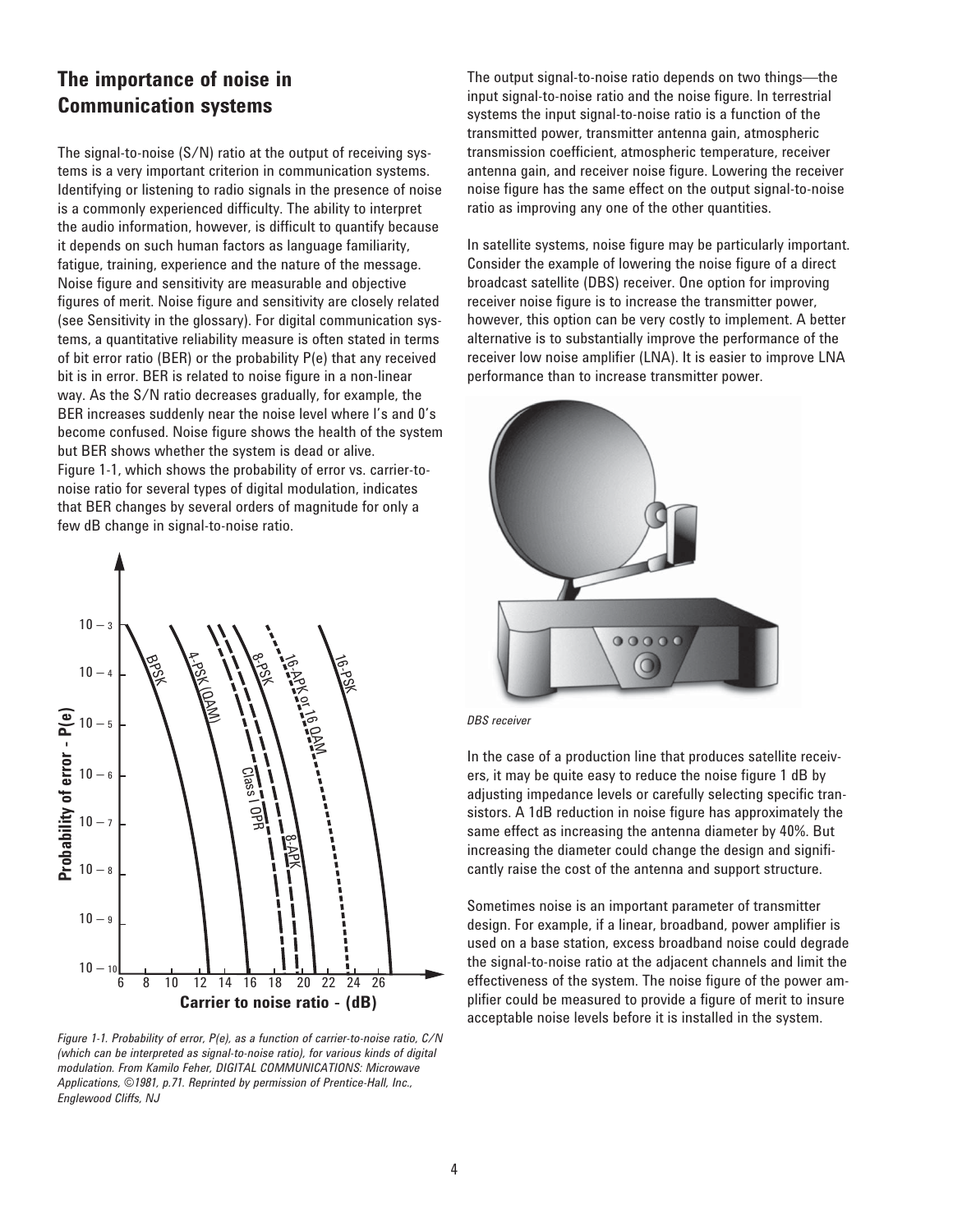## **Sources of noise**

The noise being characterized by noise measurements consists of spontaneous fluctuations caused by ordinary phenomena in the electrical equipment. Thermal noise arises from vibrations of conduction electrons and holes due to their finite temperature. Some of the vibrations have spectral content within the frequency band of interest and contribute noise to the signals. The noise spectrum produced by thermal noise is nearly uniform over RF and microwave frequencies. The power delivered by a thermal source into an impedance matched load is kTB watts, where k is Boltzmann's constant  $(1.38 \times 10^{-23} \text{ joules/K})$ , T is the temperature in K, and B is the systems noise bandwidth. The available power is independent of the source impedance. The available power into a matched load is directly proportional to the bandwidth so that twice the bandwidth would allow twice the power to be delivered to the load. (see Thermal Noise in the glossary)

Shot noise arises from the quantized nature of current flow (see Shot Noise in the glossary). Other random phenomena occur in nature that are quantized and produce noise in the manner of shot noise. Examples are the generation and recombination of hole/electron pairs in semiconductors (G-R noise), and the division of emitter current between the base and collector in transistors (partition noise). These noise generating mechanisms have the characteristic that like thermal noise, the frequency spectra is essentially uniform, producing equal power density across the entire RF and microwave frequency range.

There are many causes of random noise in electrical devices. Noise characterization usually refers to the combined effect from all the causes in a component. The combined effect is often referred to as if it all were caused by thermal noise. Referring to a device as having a certain noise temperature does not mean that the component is that physical temperature, but merely that it's noise power is equivalent to a thermal source of that temperature. Although the noise temperature does not directly correspond with physical temperature there may be a dependence on temperature. Some very low noise figures can be achieved when the device is cooled to a temperature below ambient.

Noise as referred to in this application note does not include human-generated interference, although such interference is very important when receiving weak signals. This note is not concerned with noise from ignition, sparks, or with undesired pick-up of spurious signals. Nor is this note concerned with erratic disturbances like electrical storms in the atmosphere. Such noise problems are usually resolved by techniques like relocation, filtering, and proper shielding. Yet these sources of noise are important here in one sense—they upset the measurements of the spontaneous noise this note is concerned with. A manufacturer of LNAs may have difficulty measuring the noise figure because there is commonly a base station neaby radiating RF power at the very frequencies they are using to make their sensitive measurements. For this reason, accurate noise figure measurements are often performed in shielded rooms.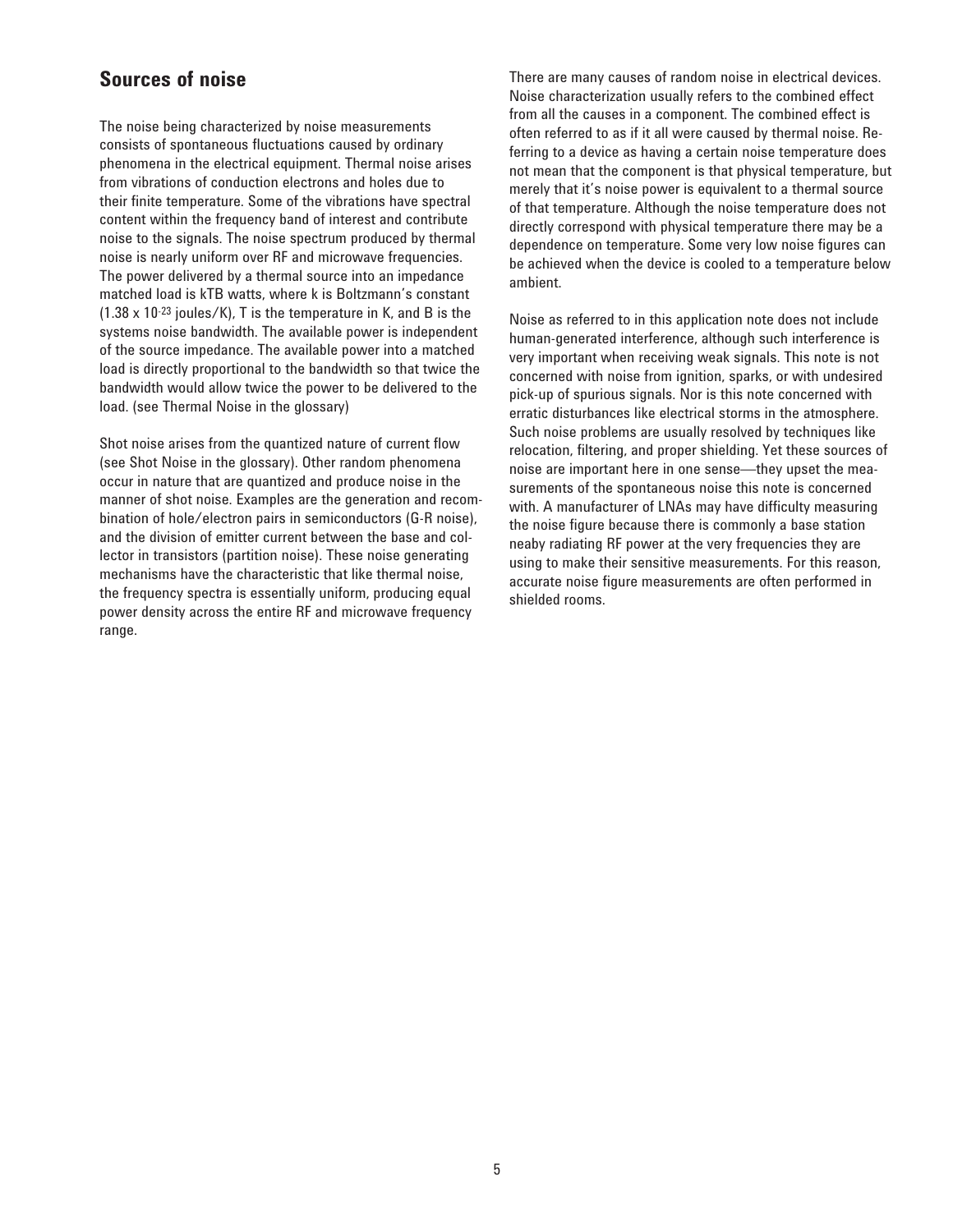### **The concept of noise figure**

The most basic definition of noise figure came into popular use in the 1940's when Harold Friis [8] defined the noise figure F of a network to be the ratio of the signal-to-noise power ratio at the input to the signal-to-noise power ratio at the output.

$$
F = \frac{S_i / N_i}{S_o / N_o}
$$
\n
$$
\tag{1-1}
$$

Thus the noise figure of a network is the decrease or degradation in the signal-to-noise ratio as the signal goes through the network. A perfect amplifier would amplify the noise at its input along with the signal, maintaining the same signal-to-noise ratio at its input and output (the source of input noise is often thermal noise associated with the earth's surface temperature or with losses in the system). A realistic amplifier, however, also adds some extra noise from its own components and degrades the signal-to-noise ratio. A low noise figure means that very little noise is added by the network. The concept of noise figure only fits networks (with at least one input and one output port) that process signals. This note is mainly about two-port networks; although mixers are in general three-port devices, they are usually treated the same as a two-port device with the local oscillator connected to the third port.

It might be worthwhile to mention what noise figure does not characterize. Noise figure is not a quality factor of networks with one port; it is not a quality factor of terminations or of oscillators. Oscillators have their own quality factors like "carrier-to-noise ratio" and "phase noise". But receiver noise generated in the sidebands of the local oscillator driving the mixer, can get added by the mixer. Such added noise increases the noise figure of the receiver.

Noise figure has nothing to do with modulation or demodulation. It is independent of the modulation format and of the fidelity of modulators and demodulators. Noise figure is, therefore, a more general concept than noise-quieting used to indicate the sensitivity of FM receivers or BER used in digital communications.

Noise figure should be thought of as separate from gain. Once noise is added to the signal, subsequent gain amplifies signal and noise together and does not change the signal-to-noise ratio.

Figure 1-2(a) shows an example situation at the input of an amplifier. The depicted signal is 40 dB above the noise floor: Figure 1-2(b) shows the situation at the amplifier output. The amplifier's gain has boosted the signal by 20 dB. It also boosted the input noise level by 20 dB and then added its own noise. The output signal is now only 30 dB above the noise floor. Since the degradation in signal-to-noise ratio is 10 dB, the amplifier has a 10 dB noise figure.



*Figure 1-2. Typical signal and noise levels vs. frequency (a) at an amplifier's input and (b) at its output. Note that the noise level rises more than the signal level due to added noise from amplifier circuits. This relative rise in noise level is expressed by the amplifier noise figure.*

Note that if the input signal level were 5 dB lower (35 dB above the noise floor) it would also be 5 dB lower at the output (25 dB above the noise floor), and the noise figure would still be 10 dB. Thus noise figure is independent of the input signal level.

A more subtle effect will now be described. The degradation in a network's signal-to-noise ratio is dependent on the temperature of the source that excites the network. This can be proven with a calculation of the noise figure F, where  $\mathsf{S}_{\mathsf{i}}$  and  $\mathsf{N}_{\mathsf{i}}$ represent the signal and noise levels

$$
F = \frac{S_i/N_i}{S_o/N_o}
$$
  
= 
$$
\frac{S_i/N_i}{GS_i/(N_a + GN_i)}
$$
  
= 
$$
\frac{N_a + GN_i}{GN_i}
$$
 (1-2)

available at the input to the device under test (DUT),  $S_0$  and  $N_0$ represent the signal and noise levels available at the output,  $N_a$  is the noise added by the DUT, and G is the gain of the DUT. Equation (1-2) shows the dependence on noise at the input  $\mathsf{N}_{\mathsf{i}}.$  The input noise level is usually thermal noise from the source and is referred to by  $kT_0B$ . Friis [8] suggested a reference source temperature of 290K (denoted by  $T_0$ ), which is equivalent to 16.8 °C and 62.3 °F. This temperature is close to the average temperature seen by receiving antennas directed across the atmosphere at the transmitting antenna.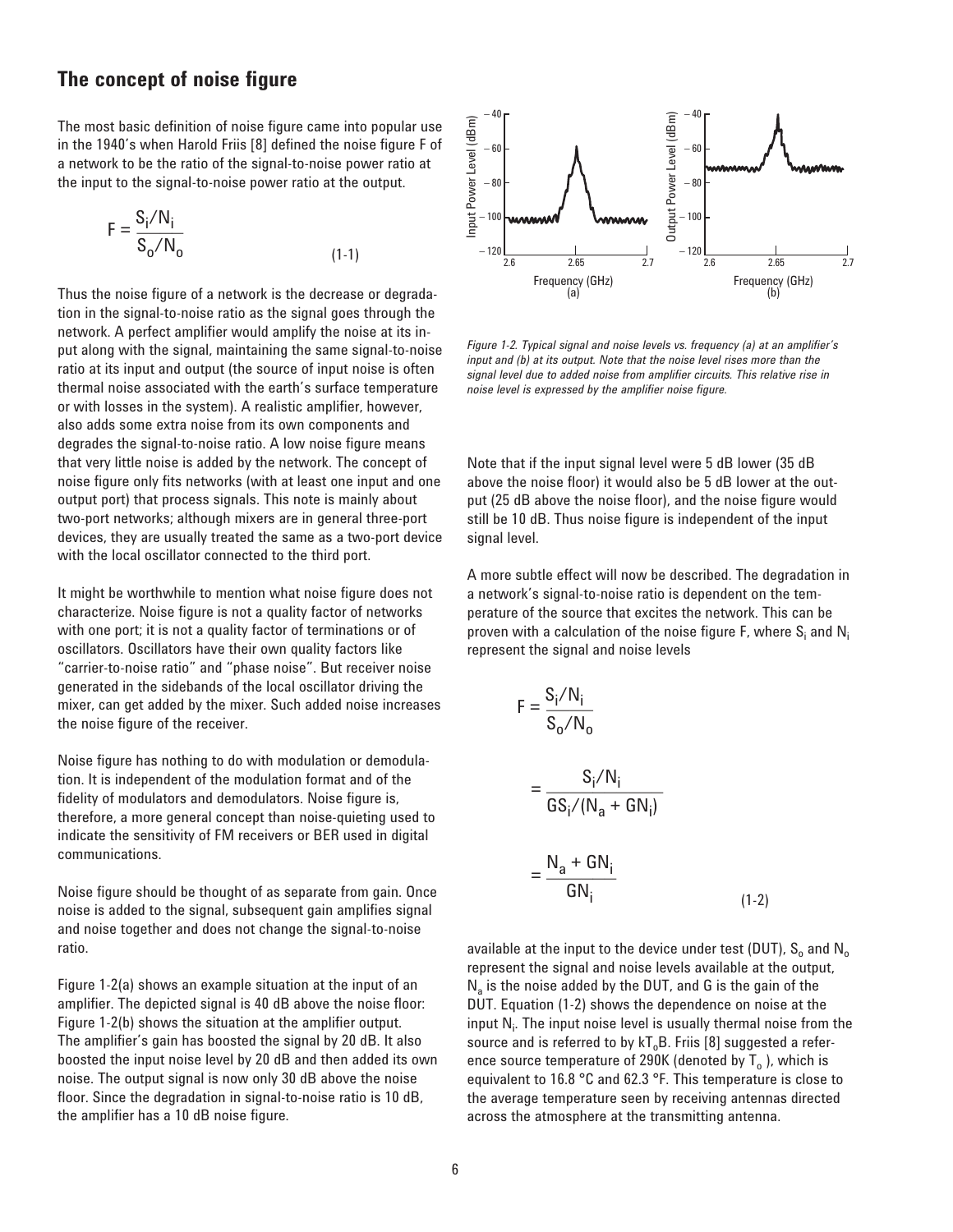The power spectral density  $kT<sub>o</sub>$ , furthermore, is the even number 4.00 x 10<sup>-21</sup> watts per hertz of bandwidth (-174 dBm/Hz). The IRE (forerunner of the IEEE) adopted 290K as the standard temperature for determining noise figure [7]. Then equation (1-2) becomes

$$
F = \frac{N_a + kT_oBG}{kT_oBG}
$$
 (1-3)

which is the definition of noise figure adopted by the IRE.

Noise figure is generally a function of frequency but it is usually independent of bandwidth (so long as the measurement bandwidth is narrow enough to resolve variations with frequency). Noise powers  $\mathsf{N}_{\mathsf{a}}$  and  $\mathsf{N}_{\mathsf{i}}$  of equation (1-2) are each proportional to bandwidth. But the bandwidth in the numerator of (1-2) cancels with that of the denominator—resulting in noise figure being independent of bandwidth.

In summary, the noise figure of a DUT is the degradation in the signal-to-noise ratio as a signal passes through the DUT. The specific input noise level for determining the degradation is that associated with a 290K source temperature. The noise figure of a DUT is independent of the signal level so long as the DUT is linear (output power vs. input power).

The IEEE Standard definition of noise figure, equation (1-3), states that noise figure is the ratio of the total noise power output to that portion of the noise power output due to noise at the input when the input source temperature is 290K.

While the quantity F in equation (1-3) is often called "noise figure", more often it is called "noise factor" or sometimes "noise figure in linear terms". Modern usage of "noise figure" usually is reserved for the quantity NF, expressed in dB units:

$$
NF = 10 \log F \tag{1-4}
$$

This is the convention used in the remainder of this application note.

### **Noise figure and noise temperature**

Sometimes "effective input noise temperature",  $T_{e}$ , is used to describe the noise performance of a device rather than the noise figure, (NF). Quite often temperature units are used for devices used in satellite receivers.  $T<sub>e</sub>$  is the equivalent temperature of a source impedance into a perfect (noise-free) device that would produce the same added noise,  $N_a$ . It is often defined as

$$
T_e = \frac{N_a}{kGB} \tag{1-5}
$$

It can be related to the noise factor F:

$$
T_e = T_o(F-1)
$$
, where  $T_o$  is 290K (1-6)

The input noise level present in terrestrial VHF and microwave communications is often close to the 290K reference temperature used in noise figure calculations due to the earth's surface temperature. When this is the case, a 3 dB change in noise figure will result in a 3 dB change in the signal-to-noise ratio.

In satellite receivers the noise level coming from the antenna can be far less, limited by sidelobe radiation and the background sky temperature to values often below 100K. In these situations, a 3 dB change in the receiver noise figure may result in much more than 3 dB signal-to-noise change. While system performance may be calculated using noise figure without any errors (the 290K reference temperature need not correspond to actual temperature), system designers may prefer to use  $T<sub>e</sub>$  as a system parameter.



*Figure 1-3. Degradation in the S/N ratio vs*  $T_e$  *of a device for various values of temperature for the source impedance. Noise figure is defined for a source temperature of 290K.*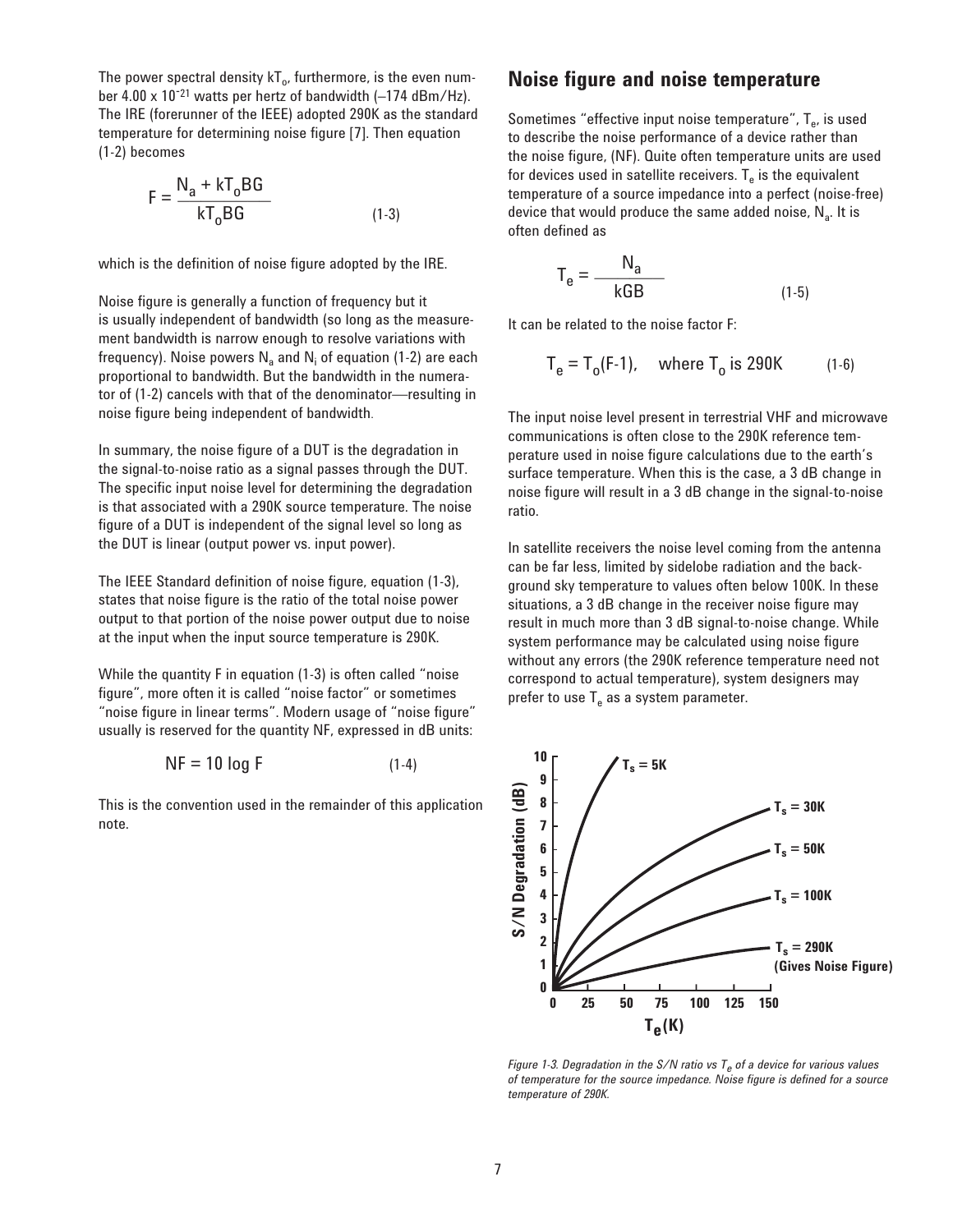# **Chapter 2. Noise Characteristics of Two-Port Networks**

### **The noise figure of multi-stage systems**

The noise figure definition covered in Chapter 1 can be applied to both individual components such as a single transistor amplifier, or to a complete system such as a receiver. The overall noise figure of the system can be calculated if the individual noise figures and gains of the system components are known. To find the noise figure of each component in a system, the internal noise added by each stage,  $N_a$ , must be found. The gain must also be known. The actual methods used to determine noise and gain are covered in Chapter 3: The Measurement of Noise Figure. The basic relationship between the individual components and the system will be discussed here.



*Figure 2-1. The effect of second stage contribution.*

For two stages see Figure 2-1, the output noise will consist of the kT<sub>o</sub>B source noise amplified by both gains,  $G_1G_2$ , plus the first amplifier output noise,  $N_{a1}$ , amplified by the second gain,  $G_2$ , plus the second amplifiers output noise,  $N_{a2}$ . The noise power contributions may be added since they are uncorrelated. Using equation (1-3) to express the individual amplifier noise contributions, the output noise can be expressed in terms of their noise factors, F.

$$
N_0 = kT_0BG_1G_2 [F_1 + \frac{F_2 - 1}{G_1}]
$$
 (2-1)

With the output noise known, the noise factor of the combination of both amplifiers can be calculated using equation (1-1). This is the overall system noise figure of this two-stage example.

$$
F_{sys} = F_1 + \frac{F_2 - 1}{G_1}
$$
 (2-2)

The quantity  $(F_2-1)/G_1$  is often called the second stage contribution. One can see that as long as the first stage gain is high, the second stage contribution will be small. This is why the pre-amplifier gain is an important parameter in receiver design. Equation (2-2) can be re-written to find  $F_1$  if the gain and overall system noise factor is known. This is the basis of corrected noise measurements and will be discussed in the next chapter.

This calculation may be extended to a n-stage cascade of devices and expressed as

$$
F_{sys} = F_1 + \frac{F_2 - 1}{G_1} + \frac{F_3 - 1}{G_1 G_2} + \dots + \frac{F_n - 1}{G_1 G_2 \dots G_{n-1}}
$$
 (2-3)

Equation (2-3) is often called the cascade noise equation.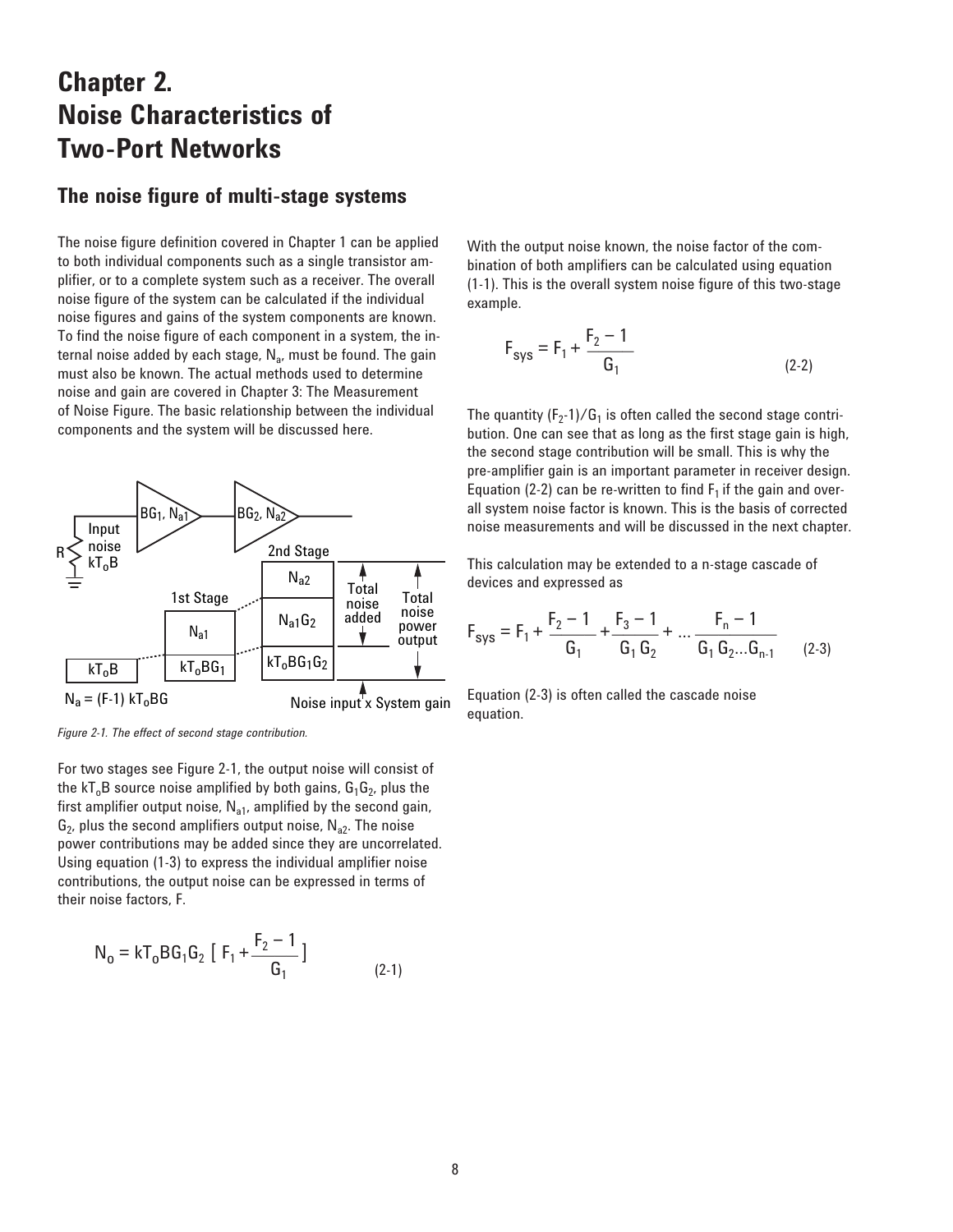## **Gain and mismatch**

The device gain is an important parameter in noise calculations. When an input power of  $kT_0B$  is used in these calculations, it is an available power, the maximum that can be delivered to a matched load. If the device has a large input mismatch (not unusual for low-noise amplifiers), the actual power delivered to the device would be less. If the gain of the device is defined as the ratio of the actual power delivered to the load to the maximum power available from the source we can ignore the mismatch loss present at the input of the device since it is taken into account in our gain definition. This definition of gain is called transducer gain, G<sub>t</sub>. When cascading devices, however, mismatch errors arise if the input impedance of the device differs from the load impedance. In this case the total gain of a cascaded series of devices does not equal the product of the gains.

Available gain,  $(G_a)$ , is often given as a transistor parameter, it is the gain that will result when a given source admittance,  $Y_{s}$ , drives the device and the output is matched to the load. It is often used when designing amplifiers. Refer to the glossary for a more complete description of the different definitions of gain.

Most often insertion gain,  $G_i$ , or the forward transmission coefficient,  $(S_{21})^2$ , is the quantity specified or measured for gain in a 50 ohm system. If the measurement system has low reflection coefficients and the device has a good output match there will be little error in applying the cascade noise figure equation (2-3) to actual systems. If the device has a poor output match or the measurement system has significant mismatch errors, an error between the actual system and calculated performance will occur. If, for example, the output impedance of the first stage was different from the 50 ohm source impedance that was used when the second stage was characterized for noise figure, the noise generated in the second stage could be altered. Fortunately, the second stage noise contribution is reduced by the first stage gain so that in many applications errors involving the second stage are minimal. When the first stage has low gain ( $G^2F_2$ ), second stage errors can become significant. The complete analysis of mismatch effects in noise calculations is lengthy and generally requires understanding the dependence of noise figure on source impedance. This effect, in addition to the gain mismatch effect, will be discussed in the next section (Noise Parameters). It is because of this noise figure dependence that S-parameter correction is not as useful as it would seem in removing the errors associated with mismatch. [4]

### **Noise parameters**

Noise figure is, in principle, a simplified model of the actual noise in a system. A single, theoretical noise element is present in each stage. Most actual amplifying devices such as transistors can have multiple noise contributors; thermal, shot, and partition as examples. The effect of source impedance on these noise generation processes can be a very complex relationship. The noise figure that results from a noise figure measurement is influenced by the match of the noise source and the match of the measuring instrument; the noise source is the source impedance for the DUT, and the DUT is the source impedance for the measuring instrument. The actual noise figure performance of the device when it is in its operating environment will be determined by the match of other system components.

Designing low noise amplifiers requires tradeoffs between the gain of a stage and its corresponding noise figure. These decisions require knowledge of how the active device's gain and noise figure change as a function of the source impedance or admittance. The minimum noise figure does not necessarily occur at either the system impedance,  $Z_{0}$ , or at the conjugate match impedance that maximizes gain.

To fully understand the effect of mismatch in a system, two characterizations of the device-under-test (DUT) are needed, one for noise figure and another for gain. While S-parameter correction can be used to calculate the available gain in a perfectly matched system, it can not be used to find the optimum noise figure. A noise parameter characterization uses a special tuner to present different complex impedances to the DUT. [29]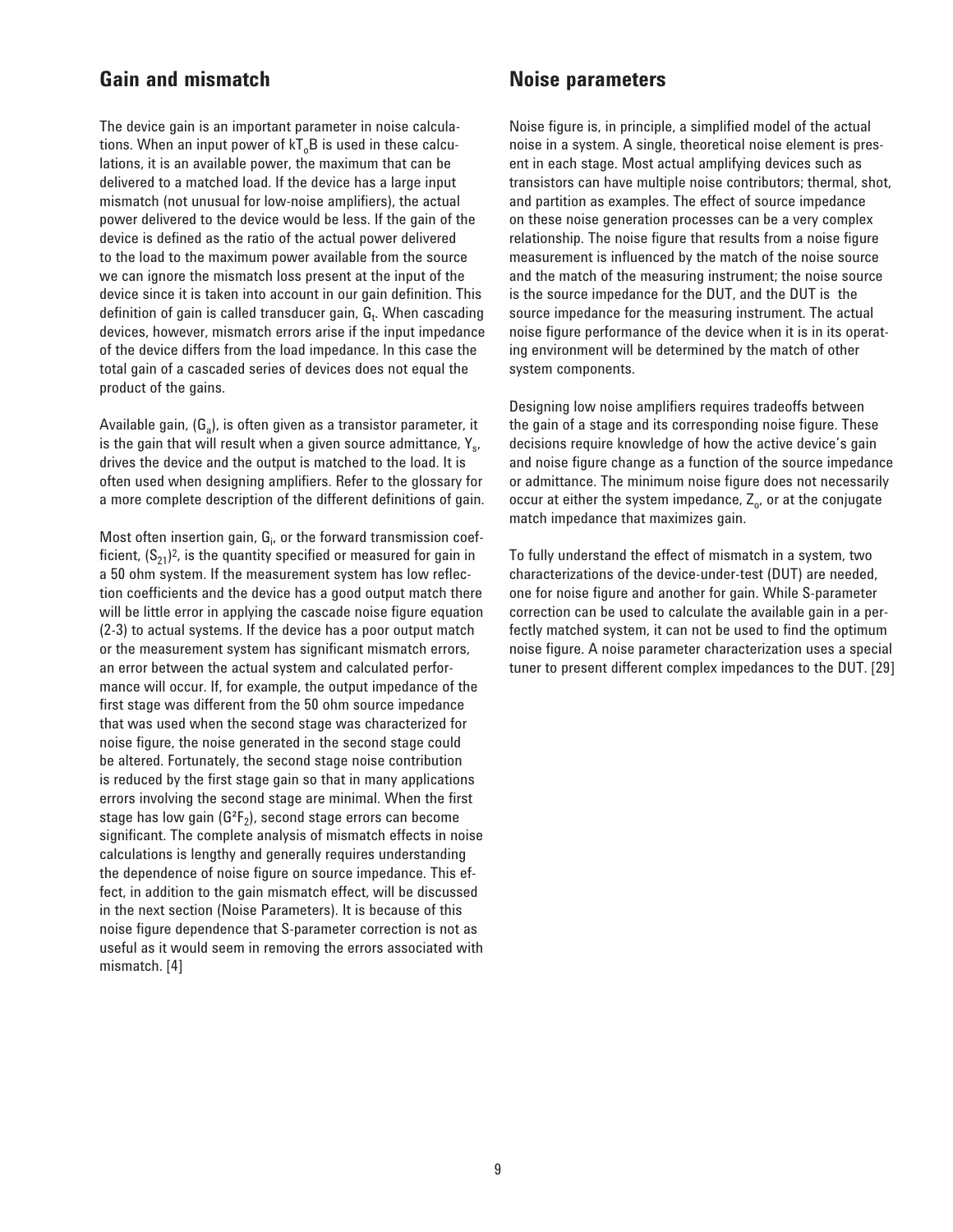The dependence of noise factor on source impedance presented by the tuner is described by

$$
F = F_{\min} + \frac{4R_{n}}{Z_{o}} \left( \frac{|\Gamma_{\text{opt}} - \Gamma_{s}|^{2}}{|1 + \Gamma_{\text{opt}}|^{2} (1 - |\Gamma_{s}|^{2})} \right)
$$
 (2-4)

where the  $\Gamma$  is the source reflection coefficient that results in the noise factor F. In the equation,  $F_{min}$  is the minimum noise factor for the device that occurs when  $\Gamma = \Gamma_{\text{opt}}$ . R<sub>n</sub> is the noise resistance (the sensitivity of noise figure to source admittance changes).  $F_{min'} R_{n'}$  and  $\Gamma_{opt}$  are frequently referred to as the "noise parameters", and it is their determination which is called "noise characterization". When  $\Gamma$  is plotted on a Smith chart for a set of constant noise factors, F, the result is "noise circles". Noise circles are a convenient format to display the complex relation between source impedance and noise figure.



*Figure 2-2. Noise circles*

The available gain,  $G_a$ , provided by a device when it is driven by a specified source impedance, can be calculated from the S-parameters of the device [35, 40] and the source reflection coefficient, Γ using equation (2-5). S-parameters are commonly measured with a network analyzer.

$$
G_{a} = \frac{(1 - |\Gamma_{s}|^{2})|S_{21}|^{2}}{|1 - S_{11}\Gamma_{s}|^{2} \left(1 - |S_{22} + \frac{S_{12} S_{21} \Gamma_{s}}{1 - S_{11}\Gamma_{s}}|^{2}\right)}
$$
(2-5)

When the source reflection coefficient,  $\Gamma_{\rm s}$ , is plotted on a Smith chart corresponding to a set of fixed gains, "gain circles" result. Gain circles are a convenient format to display the relation between source impedance and gain.

### **The effect of bandwidth**

Although the system bandwidth is an important factor in many systems and is involved in the actual signal-to-noise calculations for demodulated signals, noise figure is independent of device bandwidth. A general assumption made when performing noise measurements is that the device to be tested has an amplitude-versus-frequency characteristic that is constant over the measurement bandwidth. This means that noise measurement bandwidth should be less than the device bandwidth. When this is not the case, an error will be introduced [34]. The higher end Agilent NFA series noise figure analyzers have variable bandwidths to facilitate measurement of narrow-band devices, as do spectrum analyzer-based measurement systems.(PSA with the noise figure measurement personality has a bandwidth that can be reduced to 1 Hz.)

Most often the bandwidth-defining element in a system, such as a receiver, will be the IF or the detector. It will usually have a bandwidth much narrower than the RF circuits. In this case noise figure is a valid parameter to describe the noise performance of the RF circuitry. In the unusual case where the RF circuits have a bandwidth narrower than the IF or detector, noise figure may still be used as a figure of merit for comparisons, but a complete analysis of the system signal-to-noise ratio will require the input bandwidth as a parameter.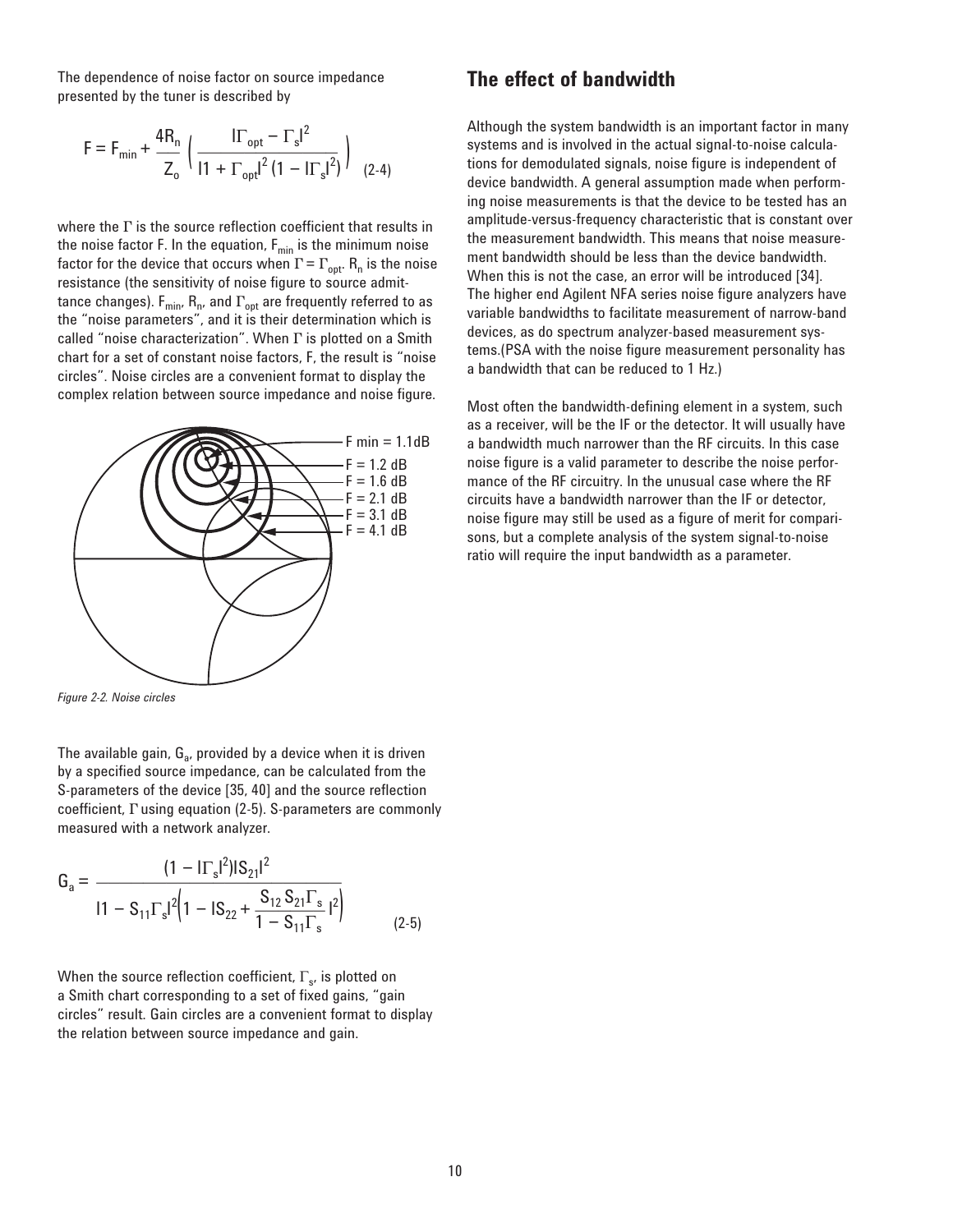# **Chapter 3. The Measurement of Noise Figure**

### **Noise power linearity**

The basis of most noise figure measurements depends on a fundamental characteristic of linear two-port devices, noise linearity. The noise power out of a device is linearly dependent on the input noise power or temperature as shown in Figure 3-1. If the slope of this characteristic and a reference point is known, the output power corresponding to a noiseless input power,  $N_a$  can be found. From  $N_a$  the noise figure or effective input noise temperature can be calculated as described in Chapter 1. Because of the need for linearity, any automatic gain control (AGC) circuitry must be deactivated for noise figure measurements.



*Figure 3-1. The straight-line power output vs. source temperature characteristic of linear, two-port devices. For a source impedance with a temperature of absolute zero, the power output consists solely of added noise Na from the device under test (DUT). For other source temperatures the power output is increased by thermal noise from the source amplified by the gain characteristic of the DUT.*

### **Noise sources**

One way of determining the noise slope is to apply two different levels of input noise and measure the output power change. A noise source is a device that will provide these two known levels of noise. The most popular noise source consists of a special low-capacitance diode that generates noise when reverse biased into avalanche breakdown with a constant current [5]. Precision noise sources such as the Agilent SNS-series have an output attenuator to provide a low SWR to minimize mismatch errors in measurements. If there is a difference between the on and off state impedance an error can be introduced into the noise figure measurement [23]. The N4000A noise source has a larger value of attenuation to minimize this effect.

When the diode is biased, the output noise will be greater than  $kT<sub>c</sub>B$  due to avalanche noise generation in the diode [11, 12, 13, 15, 20, 21]; when unbiased, the output will be the thermal noise produced in the attenuator, kT.B. These levels are sometimes called  $T<sub>h</sub>$  and  $T<sub>c</sub>$  corresponding to the terms "hot" and "cold". The N4001A produces noise levels approximately equivalent to a 10,000K when on and 290K when off. Diode noise sources are available to 50 GHz from Agilent.



*SNS-Series Noise Source*

To make noise figure measurements a noise source must have a calibrated output noise level, represented by excess noise ratio (ENR). Unique ENR calibration information is supplied with the noise source and, in the case of the SNS-Series, is stored internally on EEPROM. Other noise sources come with data on a floppy disk, or hard-copy.  $ENR<sub>dB</sub>$  is the ratio, expressed in dB of the difference between  $T_h$  and  $T_c$ , divided by 290K. It should be noted that a 0 dB ENR noise source produces a 290K temperature change between its on and off states. ENR is not the "on" noise relative to kTB as is often erroneously believed.

$$
ENR_{dB} = 10 \log \left( \frac{T_h - T_c}{T_o} \right)
$$
 (3-1)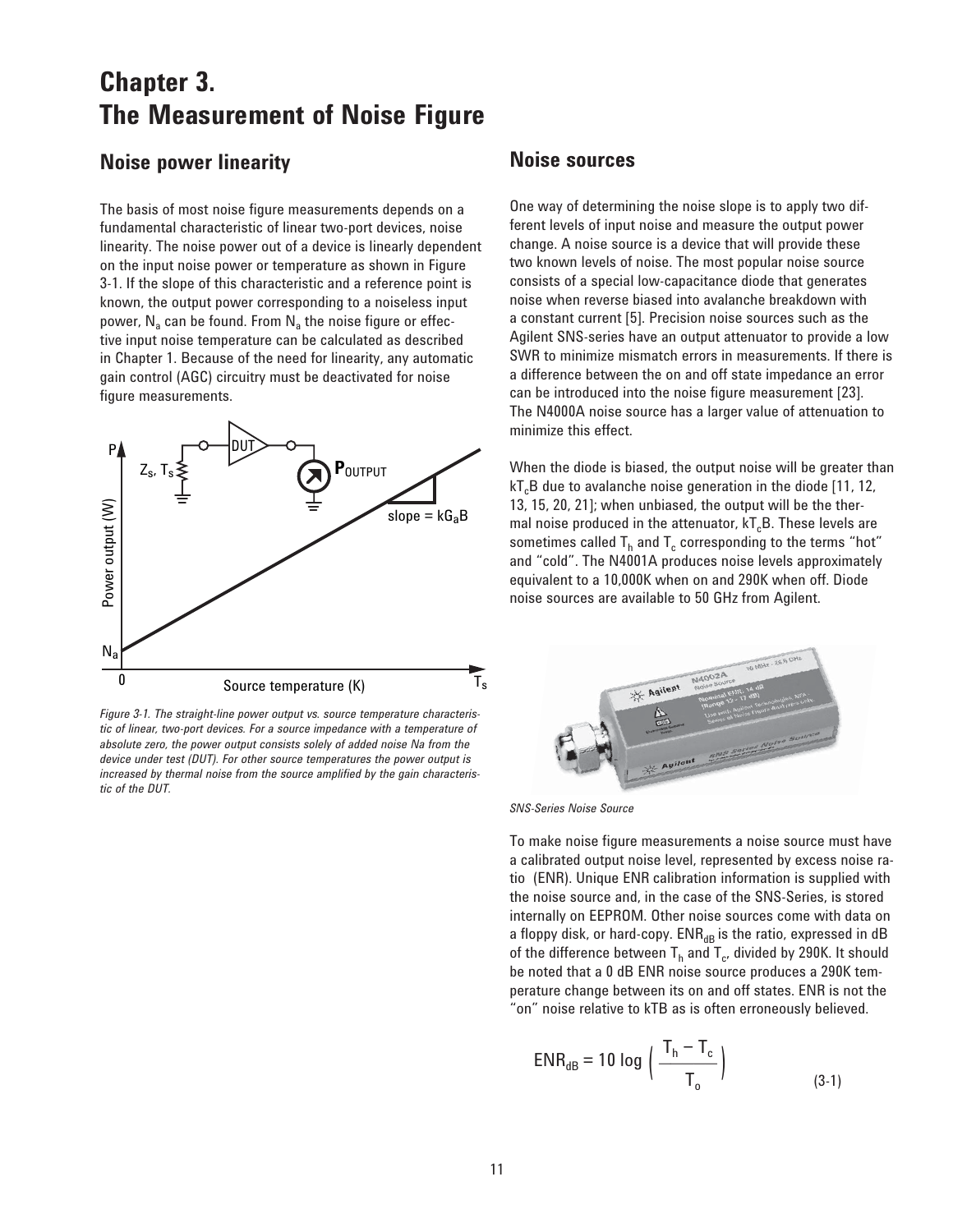$T_c$  in equation (3-1) is assumed to be 290K when it is calibrated. When the noise source is used at a different physical temperature, compensation must be applied to the measurement. The SNS-Series noise sources contain a temperature sensor which can be read by Agilent's NFA analyzers. The temperature compensation will be covered in the next section of this chapter.

In many noise figure calculations the linear form of ENR will be used.

$$
ENR = 10^{\frac{ENR_{dB}}{10}}
$$
 (3-2)

Noise sources may be calibrated from a transfer standard noise source (calibrated traceable to a top level National Standards laboratory) or by a primary physical standard such as a hot/cold load. Most noise sources will be supplied with an ENR characterized versus frequency.

Hot and cold loads are used in some special applications as a noise source. Ideally the two loads need to be kept at constant temperatures for good measurement precision. One method immerses one load into liquid nitrogen at a temperature of 77K, the other may be kept at room temperature or in a temperature controlled oven. The relatively small temperature difference compared to noise diode sources and potential SWR changes resulting from switching to different temperature loads usually limits this method to calibration labs and millimeter-wave users.

Gas discharge tubes imbedded into waveguide structures produce noise due to the kinetic energy of the plasma. Traditionally they have been used as a source of millimeter-wave noise. They have been essentially replaced by solid-state noise diodes at frequencies below 50 GHz. The noise diode is simpler to use and generally is a more stable source of noise. Although the noise diode is generally a coaxial device, integral, precision waveguide adapters may be used to provide a waveguide output.



*R/Q 347B waveguide noise sources*

## **The Y-factor method**

The Y-Factor method is the basis of most noise figure measurements whether they are manual or automatically performed internally in a noise figure analyzer. Using a noise source, this method allows the determination of the internal noise in the DUT and therefore the noise figure or effective input noise temperature.

With a noise source connected to the DUT, the output power can be measured corresponding to the noise source on and the noise source off  $(N_2$  and  $N_1$ ). The ratio of these two powers is called the Y-factor. The power detector used to make this measurement may be a power meter, spectrum analyzer, or a special internal power detector in the case of noise figure meters and analyzers. The relative level accuracy is important. One of the advantages of modern noise figure analyzers is that the internal power detector is very linear and can very precisely measure level changes. The absolute power level accuracy of the measuring device is not important since a ratio is to be measured.

$$
Y = \frac{N_2}{N_1} \tag{3-3}
$$

Sometimes this ratio is measured in dB units, in this case:

$$
Y = 10^{\frac{Y_{db}}{10}}
$$
 (3-4)

The Y-factor and the ENR can be used to find the noise slope of the DUT that is depicted in Figure 3-1. Since the calibrated ENR of the noise source represents a reference level for input noise, an equation for the DUT internal noise,  $N_a$  can be derived. In a modern noise figure analyzer, this will be automatically determined by modulating the noise source between the on and off states and applying internal calculations.

$$
N_a = kT_0BG_1 \left( \frac{ENR}{Y - 1} - 1 \right)
$$
 (3-5)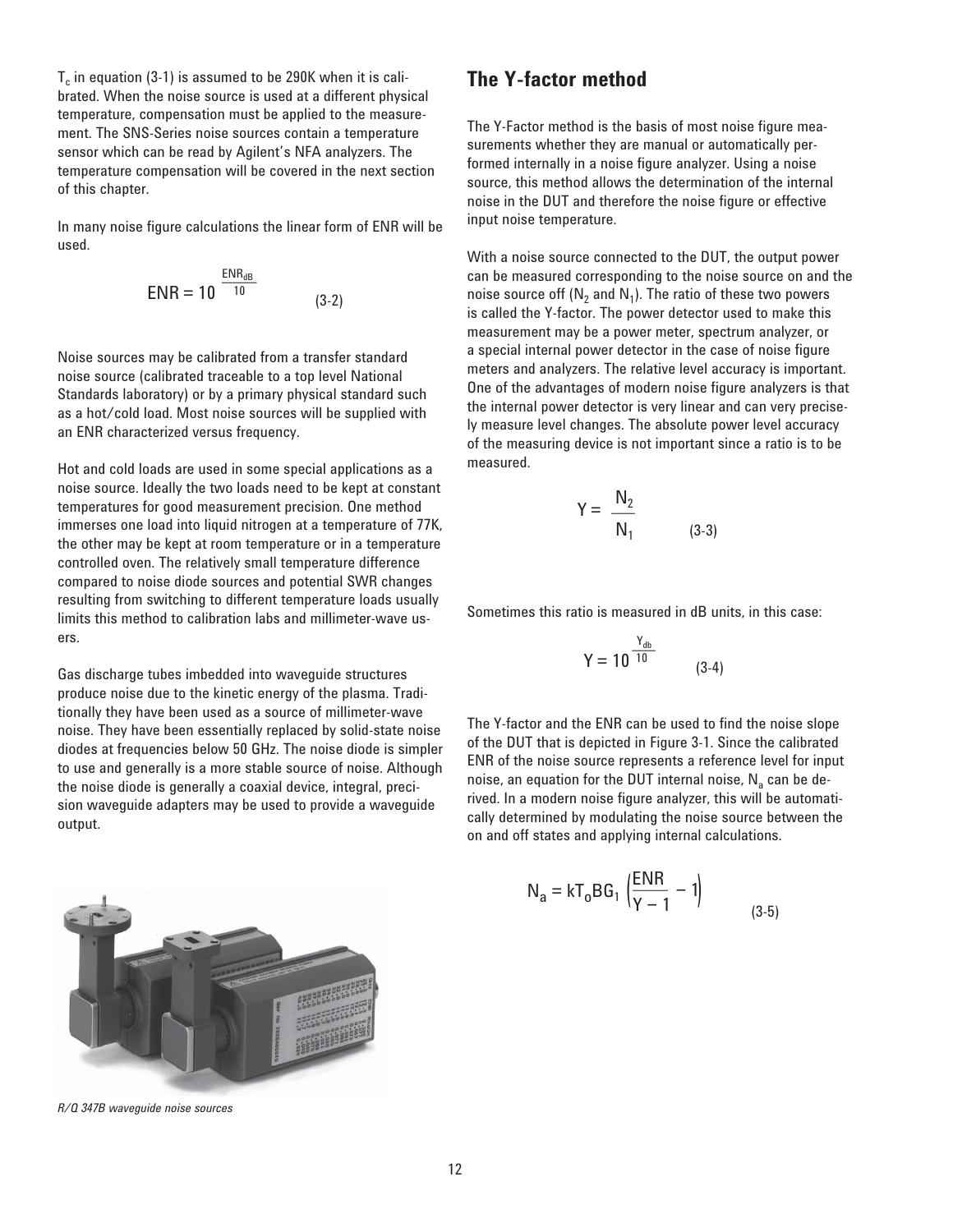From this we can derive a very simple expression for the noise factor. The noise factor that results is the total "system noise factor",  $F_{sys}$ . System noise factor includes the noise contribution of all the individual parts of the system. In this case the noise generated in the measuring instrument has been included as a second stage contribution. If the DUT gain is large  $(G_1 \rightarrow F_2)$ , the noise contribution from this second stage will be small. The second stage contribution can be removed from the calculation of noise figure if the noise figure of the second stage and the gain of the DUT is known. This will be covered in the section on corrected noise figure and gain. Note that the device gain is not needed to find  $F_{sys}$ .

$$
F_{sys} = \frac{ENR}{Y - 1}
$$
 (3-6) 
$$
F_{sys} =
$$

When the noise figure is much higher than the ENR, the device noise tends to mask the noise source output. In this case the Y-factor will be very close to 1. Accurate measurement of small ratios can be difficult. Generally the Y-factor method is not used when the noise figure is more than 10 dB above the ENR of the noise source, depending on the measurement instrument.

This equation can be modified to correct for the condition when the noise source cold temperature,  $T_c$ , is not at the 290K reference temperature,  $T_{o}$ .

$$
F_{sys} = \frac{ENR - Y\left(\frac{T_c}{T_o} - 1\right)}{Y - 1}
$$
 (3-7)

This often used equation assumes that  $T_h$  is unaffected by changes in  $T_c$  as is the case with hot and cold loads. With solid-state noise sources,  $T_h$  will likely be affected by changes in  $T_c$ . Since the physical noise source is at a temperature of  $T_c$ , the internal attenuator noise due to  $T_c$  is added both when the noise source is on and off. In this case it is better to assume that the noise change between the on and off state remains constant  $(T_h-T_c)$ . This distinction is most important for low ENR noise sources when  $T_h$  is less than 10  $T_c$ . An alternate equation can be used to correct for this case.

$$
F_{sys} = \frac{ENR\left(\frac{T_c}{T_o}\right)}{Y - 1}
$$
 (3-8)

### **The signal generator twice-power method**

Before noise sources were available this method was popular. It is still particularly useful for high noise figure devices where the Y-factors can be very small and difficult to accurately measure. First, the output power is measured with the device input terminated with a load at a temperature of approximately 290K. Then a signal generator is connected, providing a signal within the measurement bandwidth. The generator output power is adjusted to produce a 3 dB increase in the output power. If the generator power level and measurement bandwidth are known we can calculate the noise factor. It is not necessary to know the DUT gain.

$$
F_{\text{sys}} = \frac{P_{\text{gen}}}{kT_0B} \tag{3-9}
$$

There are some factors that limit the accuracy of this method. The noise bandwidth of the power-measuring device must be known, perhaps requiring a network analyzer. Noise bandwidth, B, is a calculated equivalent bandwidth, having a rectangular, "flat-top" spectral shape with the same gain bandwidth product as the actual filter shape. The output power must be measured on a device that measures true power since we have a mix of noise and a CW signal present. Thermalbased power meters measure true power very accurately but may require much amplification to read a low noise level and will require a bandwidth-defining filter. Spectrum analyzers have good sensitivity and a well-defined bandwidth but the detector may respond differently to CW signals and noise. Absolute level accuracy is not needed in the power detector since a ratio is being measured.

### **The direct noise measurement method**

This method is also useful for high noise figure devices. The output power of the device is measured with an input termination at a temperature of approximately 290K. If the gain of the device and noise bandwidth of the measurement system is known, the noise factor can be determined.

$$
F_{sys} = \frac{N_o}{kT_oBG}
$$
 (3-10)

Again with this method the noise bandwidth, B, must be known and the power-measuring device may need to be very sensitive. Unlike the twice-power method, the DUT gain must be known and the power detector must have absolute level accuracy.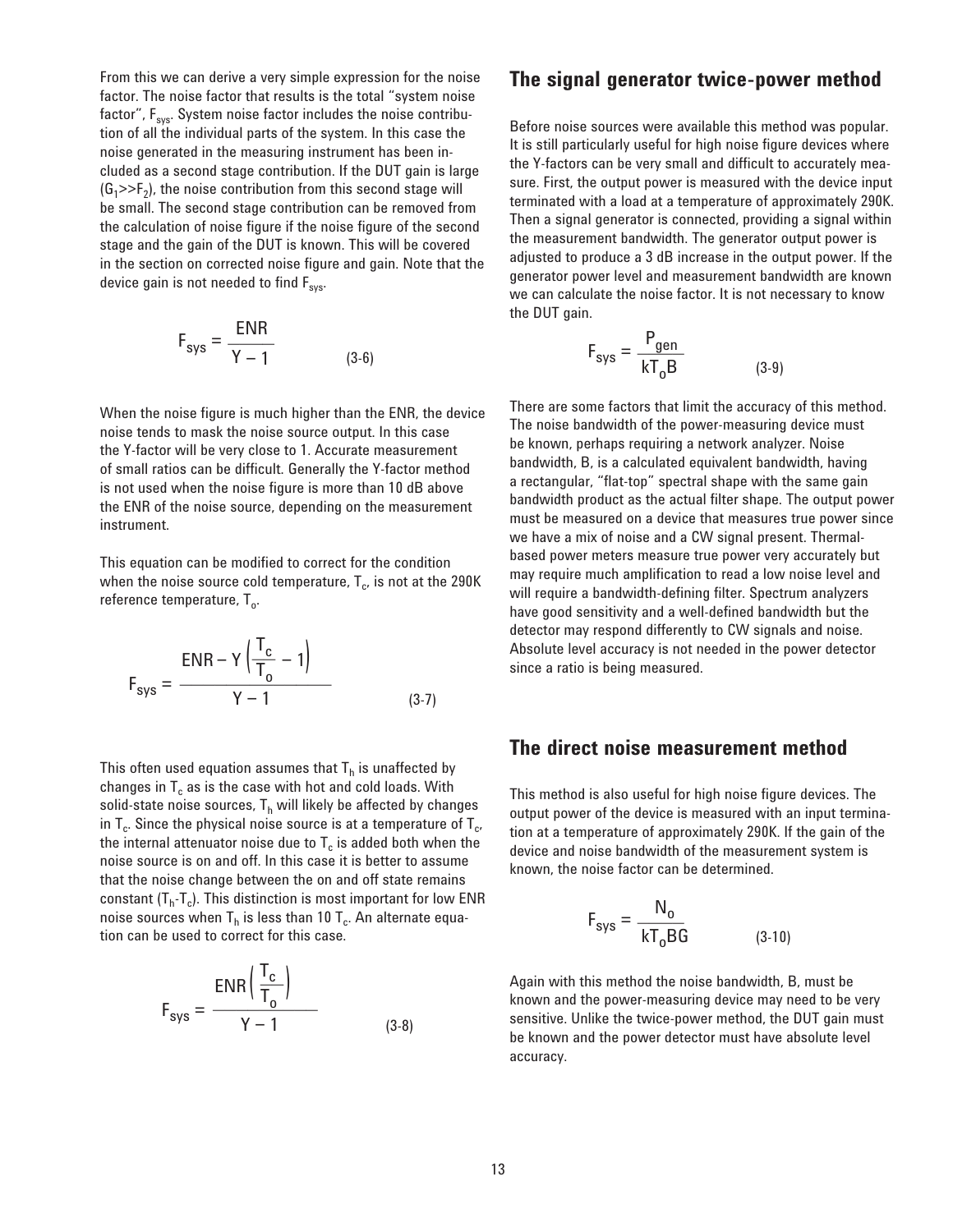## **Corrected noise figure and gain**

The previous measurements are used to measure the total system noise factor,  $F_{sys}$ , including the measurement system. Generally it is the DUT noise figure that is desired. From the cascade noise-figure equation it can be seen that if the DUT gain is large, the measurement system will have little effect on the measurement. The noise figure of high gain DUTs can be directly measured with the previously discussed methods. When a low gain DUT is to be measured or the highest accuracy is needed, a correction can be applied if we know the gain of the DUT and the noise figure of the system. Using equation (2-2) and re-writing to solve for  $F_1$  gives the equation for the actual DUT noise factor.

$$
F_1 = F_{sys} - \frac{F_2 - 1}{G_1}
$$
 (3-11)

Both the gain of the DUT and the measurement system noise factor,  $F<sub>2</sub>$ , can be determined with an additional noise source measurement. This step is called a system calibration. With a noise-figure analyzer this calibration is usually performed before connecting the DUT so that all subsequent measurements can use the corrections and the corrected noise figure can be displayed. The necessary calculations to find the gain and the corrected noise figure are automatically performed internally. When manual measurements are made with alternative instruments, a calibrated noise figure measurement can be performed as follows:

- 1. Connect the noise source directly to the measurement system and measure the noise power levels corresponding to the noise source "on" and "off". These levels;  $N_2$  and  $N_1$  respectively, can then be used to calculate the measurement system noise factor  $F_2$  using the Y-factor method.
- 2. The DUT is inserted into the system. The noise levels  $N_2$ and  $N_1$  are measured when the noise source is turned on and off. The DUT gain can be calculated with the noise level values.

$$
G_1 = \frac{N_2' - N_1'}{N_2 - N_1}
$$
 (3-12)

The gain is usually displayed in dB terms:  $G_{db}$ =10logG

- 3. The overall system noise factor,  $F_{sys}$ , can be calculated by applying the Y-factor method to the values  $N_2'$  and  $N_1'$ .
- 4. The DUT noise factor,  $F_1$ , can be calculated with equation  $(3-11)$ . The DUT noise figure is 10log $F_1$ .

### **Jitter**

Noise can be thought of as a series of random events, electrical impulses in this case. The goal of any noise measurement is to find the mean noise level at the output of the device. These levels can be used, with appropriate corrections, to calculate the actual noise figure of the device. In theory, the time required to find the true mean noise level would be infinite. In practice, averaging is performed over some finite time period. The difference between the measured average and the true mean will fluctuate and give rise to a repeatability error.





For small variations, the deviation is proportional to  $1/\sqrt{(t)}$ so that longer averaging times will produce better averages. Because the average includes more events it is closer to the true mean. The variation is also proportional to  $1/\sqrt{1}$ . Larger measurement bandwidths will produce a better average because there are more noise events per unit of time in a large bandwidth; therefore, more events are included in the average. Usually noise figure should be measured with a bandwidth as wide as possible but narrower than the DUT.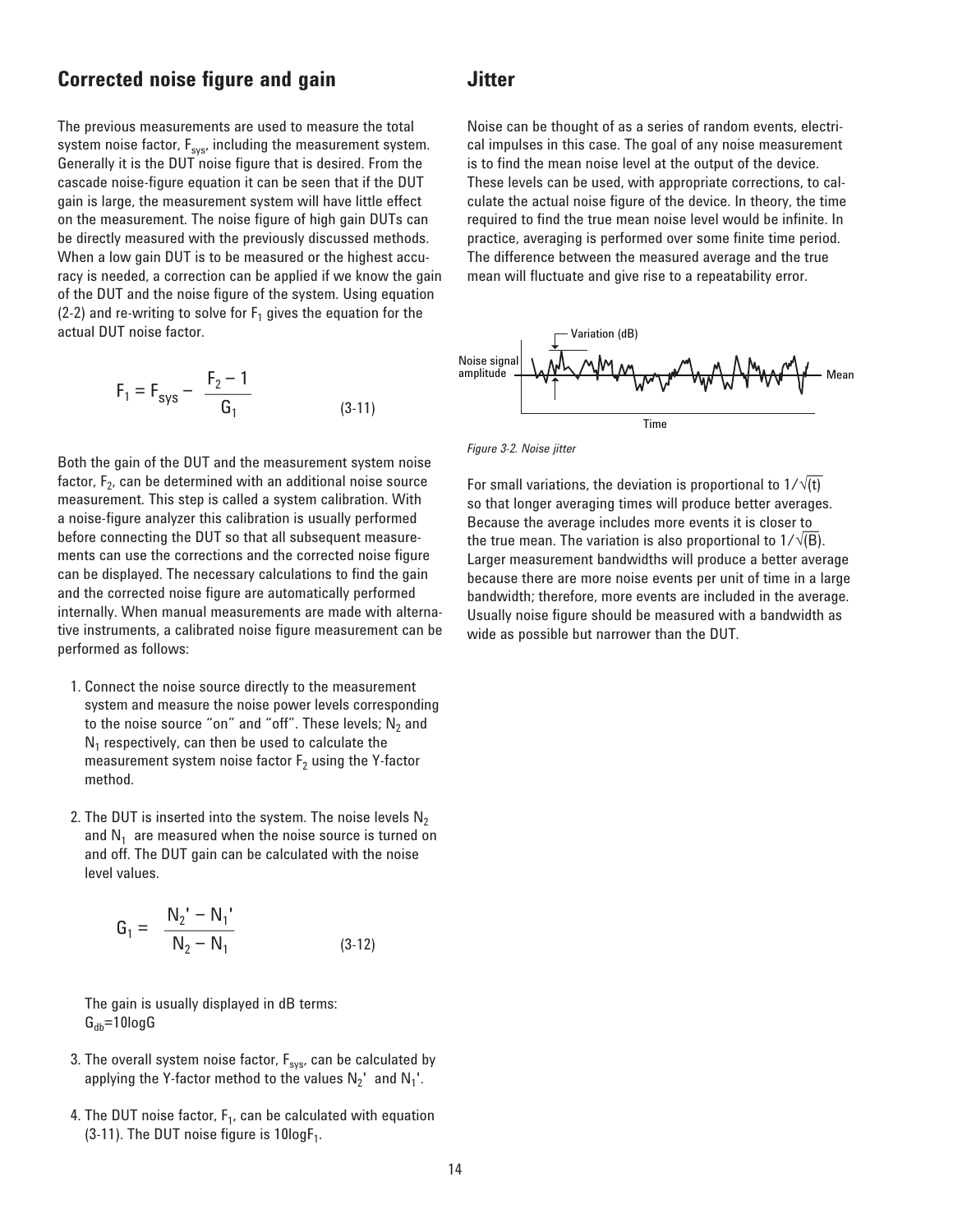### **Frequency converters**

Frequency converters such as receivers and mixers usually are designed to convert an RF frequency band to an IF frequency band. While the noise figure relationships discussed in this application note apply to converters as well as non-converters, there are some additional characteristics of these devices that can affect noise figure measurements. In addition to DUTs that are frequency converters, sometimes the noise measurement system uses mixing to extend the measurement frequency range.

### *Loss*

Amplifiers usually have a gain associated with them, while passive mixers have loss. All the equations for noise figure still apply; however, the linear gain values used will be less than one. One implication of this can be seen by applying the cascade noise figure equation; the second stage noise contribution can be major (See equation 2-2). Another is that passive mixers, if measured using the Y-factor technique, can have small Y-factors owing to their high noise figures. This may increase measurement uncertainty. High ENR noise sources can be used to provide a larger Y-factor.

### *LO noise*

Receivers and mixers have local oscillator (LO) signals that may have noise present. This noise can be converted in the mixer to the IF frequency band and become an additional contribution to the system's noise figure. The magnitude of this effect varies widely depending on the specific mixer type and how much noise is in the LO. It is possible to eliminate this noise in fixed frequency LO systems with a band-pass filter on the LO port of the mixer. A filter that rejects noise at  $f_{\text{LO}} + / -f_{\text{IF}}$ ,  $\mathsf{f}_\mathsf{IF}$  and  $\mathsf{f}_\mathsf{RF}$  while passing  $\mathsf{f}_\mathsf{LO}$  will generally eliminate this noise. There may also be higher order noise conversions that could contribute if the LO noise level is very high. A lowpass filter can be used to prevent noise conversions at harmonics of the LO frequency.

### *LO leakage*

A residual LO signal may be present at the output (IF) of a mixer or converter. The presence of this signal is generally unrelated to the noise performance of the DUT and may be acceptable when used for the intended application. When a noise figure measurement is made, this LO signal may overload the noise measurement instrument or create other spurious mixing products. This is most likely to be an issue when the measuring system has a broadband amplifier or other unfiltered circuit at it's input. Often a filter can be added to the instrument input to filter out the LO signal while passing the IF.

### *Unwanted responses*

Sometimes the desired RF frequency band is not the only band that converts to the IF frequency band. Unwanted frequency band conversions may occur if unwanted frequencies are present at the RF port in addition to the desired RF signal. Some of these are: the image response  $(f<sub>LO</sub> + f<sub>IF</sub>$  or  $f<sub>LO</sub> - f<sub>IF</sub>$  depending on the converter), harmonic responses  $(2f_{L0} \pm f_{IF}, 3f_{L0} \pm f_{IF},$ etc.), spurious responses, and IF feed-through response. Often, particularly in receivers, these responses are negligible due to internal filtering. With many other devices, especially mixers, one or more of these responses may be present and may convert additional noise to the IF frequency band.



*Figure 3-3. Possible noise conversion mechanisms with mixers and converters. (1) IF feedthrough response, (2) double sideband response, (3) harmonic response.*

Mixers having two main responses ( $f_{L0} + f_{IF}$  and  $f_{L0} - f_{IF}$ ) are often termed double side-band (DSB) mixers.  $f_{\text{LO}} + f_{\text{RF}}$  is called the upper side-band (USB).  $f_{L0} - f_{IF}$  is called the lower sideband (LSB). They convert noise in both frequency bands to the IF frequency band. When such a mixer is part of the noise measurement system, the second response will create an error in noise figure measurements unless a correction, usually +3dB, is applied. Ideally filtering is used at the RF port to eliminate the second response so that single side-band (SSB) measurements can be made.

When a DSB mixer is the DUT we have a choice when measuring the noise figure. Usually the user wants to measure the equivalent SSB noise figure. In passive mixers that do not have LO noise, the equivalent SSB noise figure is often close in value to the conversion loss measured with a CW signal. There are two ways to make this measurement; an input filter can be used, or the +3dB correction can be applied. There are accuracy implications with these methods that must be considered if precision measurements are to be made; an input filter will add loss that should be corrected for, the +3dB correction factor assumes equal USB and LSB responses.

Converters used in noise receivers, such as radiometers and radiometric sensors are often designed to make use of both main responses, in which case it is desirable to know the DSB noise figure. In this case, no correction or input filter is used; the resulting noise figure measured will be in DSB terms.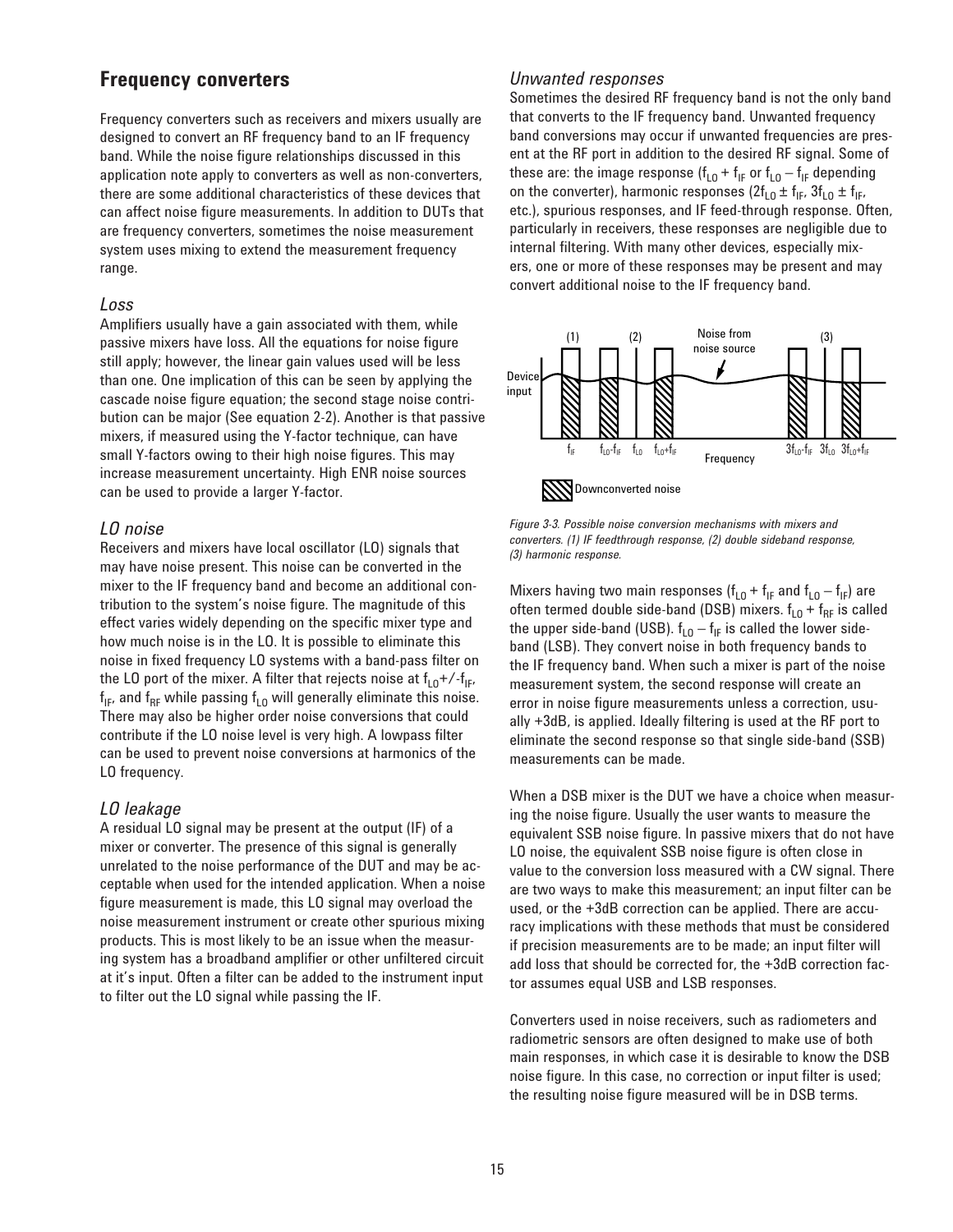# **Noise figure measuring instruments**

### *Noise figure analyzers*

The noise figure analyzer represents the most recent evolution of noise figure measurement solutions. A noise figure analyzer in its most basic form consists of a receiver with an accurate power detector and a circuit to power the noise source. It provides for ENR entry and displays the resulting noise figure value corresponding to the frequency it is tuned to. Internally a noise figure analyzer computes the noise figure using the Y-factor method.

A noise figure analyzer allows the display of swept frequency noise figure and gain and associated features such as markers and limit lines. The Agilent NFA series noise figure analyzers, combined with the SNS-Series noise sources offer improvements in accuracy and measurement speed, important factors in manufacturing environments. The NFA is specifically designed and optimized for one purpose: to make noise figure measurements. Combination products that must make other measurements usually compromises accuracy to some degree.



*NFA series noise figure analyzer*

- Features: Flexible, intuitive user interface makes it easy to characterize amplifiers and frequency-converting devices
	- Measurement to 26.5 GHz in a single instrument eliminates the need for a separate system downconverter
	- Accurate and repeatable results allow tighter specification of device performance.

## *Signal/spectrum analyzers*

Signal/spectrum analyzers are often used to measure noise figure because they are already present in the test racks of many RF and microwave production facilities performing a variety of tasks. With software and a controller they can be used to measure noise figure using any of the methods outlined in this product note. They are particularly useful for measuring high noise figure devices using the signal generator or direct power measurement method. The variable resolution bandwidths allow measurement of narrow-band devices. The noise figure measurement application on the X-Series signal analyzers provides a suite of noise figure and gain measurements very similar to the NFA Series noise figure analyzers.



*X-Series signal analyzer with SNS*

# **X-Series signal analyzer with N9069A NF measurement application**

One of the advantages of a signal/spectrum analyzer-based noise figure analyzer is multi-functionality. It can, for example, make distortion measurements on an amplifier. Also, it can locate spurious or stray signals and then the noise figure of the device can be measured at frequencies where the signals will not interfere with noise measurements.

Signal/spectrum analyzers, even with their optional internal preamps, do not have an instrument noise figure as low as the dedicated NFA does. Therefore, either the NFA, or the addition of an external low noise pre-amplifier to improve sensitivity with a signal analyzer, is recommended for very low gain (or lossy) devices. Signal/spectrum analyzers are preferred to the NFA for frequencies under 10 MHz. The PXA measurement application has an "Internal Cal" feature that usually markedly improves the convenience of operation by allowing the operator to skip the full calibration phase. Other than these differences, performance is similar between the X-Series with the noise figure measurement application and the NFA.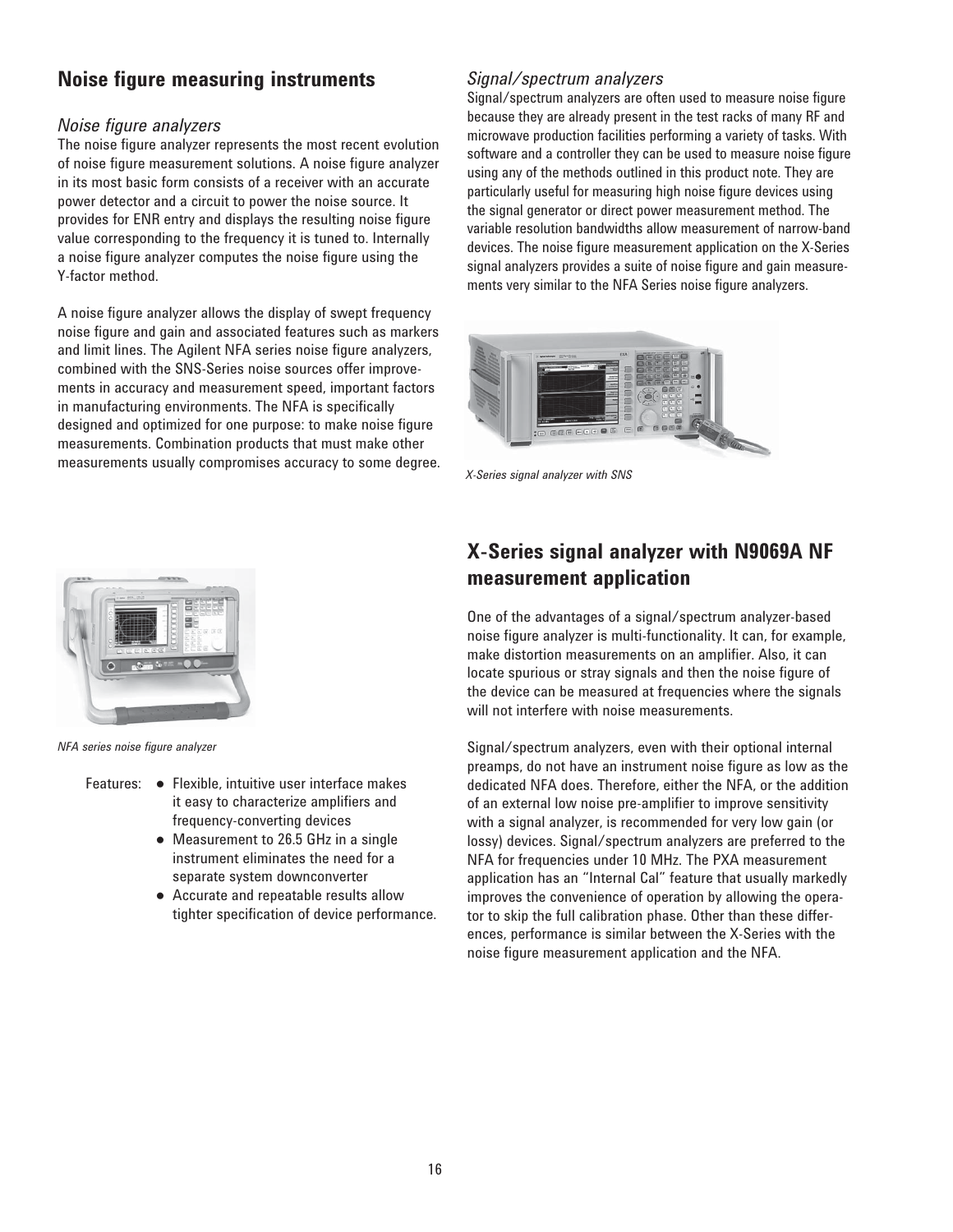### *Network analyzers*

Like spectrum analyzers, network analyzers are common multiuse instruments in industry. Products are available that offer noise figure measurements in addition to the usual network measurements. An advantage is that they can offer other measurements commonly associated with devices: such as gain and match. Because network measurements are usually made with the same internal receiver architecture, there can be some performance limitations when used in noise figure applications. Often the receiver is of the double side-band (DSB) type, where noise figure is actually measured at two frequencies and an internal correction is applied. When a wide measurement bandwidth is used this may result in error if the device noise figure or gain is not constant over this frequency range. When narrow measurement bandwidth is used to measure narrow-band devices, the unused frequency spectrum between the upper and lower side-band does not contribute to the measurement and a longer measurement time is needed to reduce jitter (see Jitter in this chapter).

Network analyzers have the ability to measure the S-parameters of the device. It has been considered that Sparameter data can reduce noise figure measurement uncertainty by offering mismatch correction. Ideally this mismatch correction would provide a more accurate gain measurement of the device so that the second stage noise contribution can be subtracted with more precision. Unfortunately, the mismatch also effects the noise generation in the second stage which cannot be corrected for without knowing the noise parameters of the device. The same situation occurs at the input of the device when a mismatch is present between the noise source and DUT input. (see noise parameters in Chapter 2 of this note) [4]. Network analyzers do not, by themselves, provide measurement of the noise parameters. The measurement of noise parameters generally requires a tuner and software in addition to the network analyzer. The resulting measurement system can be complex and expensive. Error correction in a network analyzer is primarily of benefit for gain measurements and calculation of available gain.

### *Noise parameter test sets*

A noise parameter test set is usually used in conjunction with software, a vector network analyzer and a noise analyzer to make a series of measurements, allowing the determination of the noise parameters of the device [29] (see Noise Parameters in Chapter 2). Noise parameters can then be used to calculate the minimum device noise figure, the optimum source impedance, and the effect of source impedance on noise figure. The test set has an adjustable tuner to present various source impedances to the DUT. Internal networks provide bias to semiconductor devices that may be tested. A noise source is coupled to the test set to allow noise figure measurements at different source impedances. The corresponding source impedances are measured with the network analyzer. From this data, the complete noise parameters of the device can be calculated. Generally the complete device S-parameters are also measured so that gain parameters can also be determined. Because of the number of measurements involved, measurement of the full noise parameters of a device is much slower than making a conventional noise figure measurement but yields useful design parameters. Noise parameters are often supplied on low-noise transistor data sheets. Noise parameters are generally not measured on components and assemblies that are intended to be used in well matched 50 (or 75) ohm systems because the source impedance is defined in the application.

### *Power meters and True-RMS voltmeters*

As basic level measuring devices, power meters and true-RMS voltmeters can be used to measure noise figure with any of the methods described in this note with the necessary manual or computer calculations. Being broadband devices, they need a filter to limit their bandwidth to be narrower than the DUT. Such a filter will usually be fixed in frequency and allow measurements only at this frequency. Power meters are most often used to measure receiver noise figures where the receiver has a fixed IF frequency and much gain. The sensitivity of power meters and voltmeters is usually poor but the receiver may provide enough gain to make measurements. If additional gain is added ahead of a power meter to increase sensitivity, care should be taken to avoid temperature drift and oscillations.



*EPM Series Power Meter*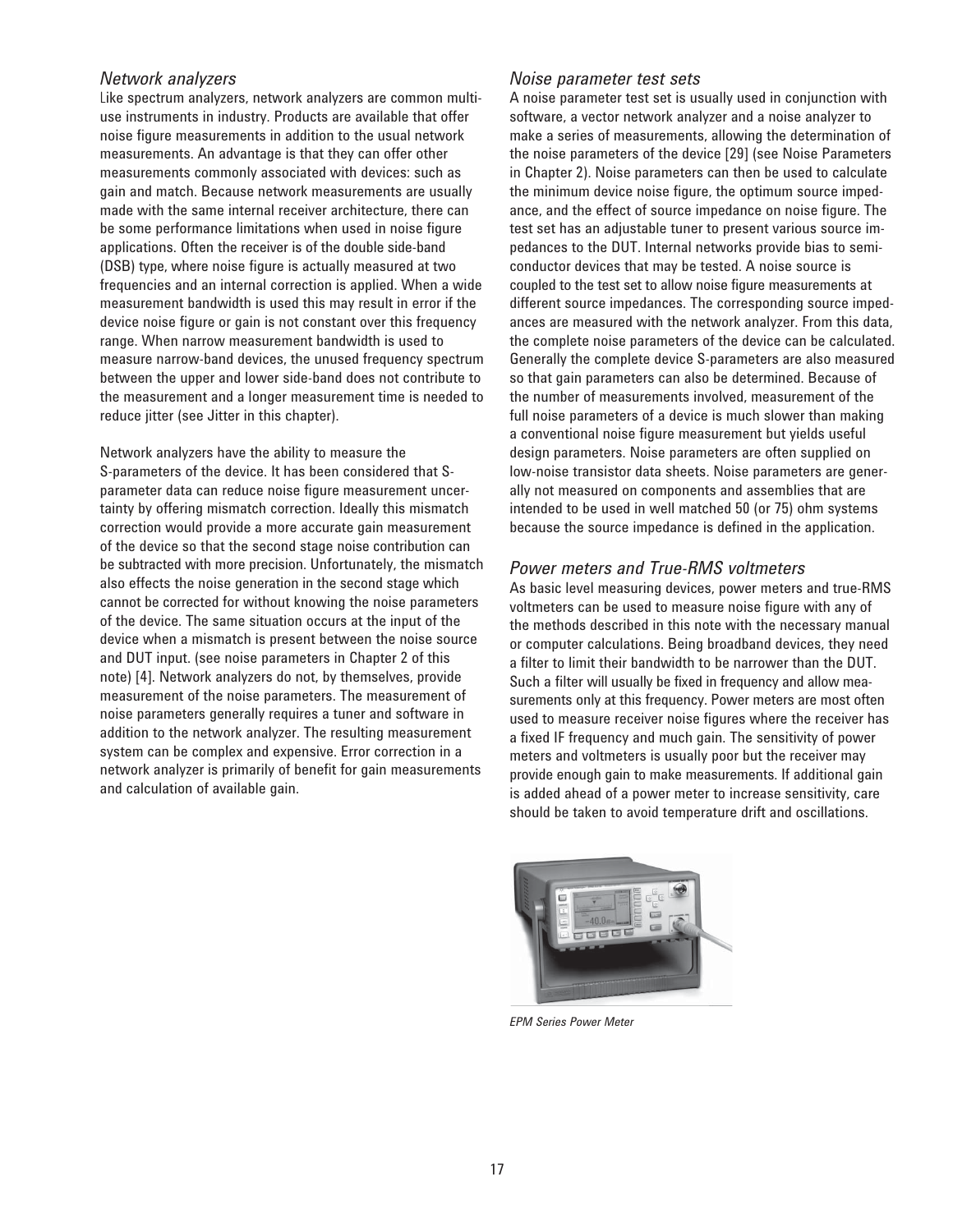# **4. Glossary**

# **Symbols and abbreviations**

| B                               | Noise Bandwidth                                    |
|---------------------------------|----------------------------------------------------|
| BER                             | <b>Bit Error Ratio</b>                             |
| $ b_{s} ^{2}$                   | Power delivered by a generator to a non            |
|                                 | reflecting load                                    |
| C/N                             | <b>Carrier to Noise Ratio</b>                      |
| DBS                             | <b>Direct Broadcast by Satellite</b>               |
| DSB                             | Double Sideband                                    |
| DUT                             | <b>Device Under Test</b>                           |
| $ENR$ <sub>dB</sub>             | <b>Excess Noise Ratio</b>                          |
| F                               | Noise Factor                                       |
| $\mathsf F_1$                   | <b>First Stage Noise Factor</b>                    |
| FM                              | <b>Frequency Modulation</b>                        |
| $\mathsf{F}_{\mathsf{min}}$     | <b>Minimum Noise Factor</b>                        |
|                                 | <b>System Noise Factor</b>                         |
| F <sub>sys</sub><br>1/f         | <b>Flicker Noise</b>                               |
| G,                              | <b>Power Gain</b>                                  |
| ${\tt G_{ass}}$                 | <b>Associated Gain</b>                             |
| G <sub>a</sub>                  | Available Gain                                     |
| G,                              | <b>Insertion Gain</b>                              |
| G,                              | <b>Transducer Gain</b>                             |
| G/T                             | Gain-to-Temperature Ratio                          |
| ieee                            | Institute of Electrical and Electronics Engineers  |
| IF                              | Intermediate Frequency                             |
| IRE                             | <b>Institute of Radio Engineers</b>                |
| K                               | Kelvins (Unit of Temperature)                      |
| k                               | <b>Boltzmann's Constant</b>                        |
| LNA                             | Low Noise Amplifier                                |
| LSB                             | Lower Sideband                                     |
| M                               | Noise Measure                                      |
| $M_{\rm H}$                     |                                                    |
|                                 | <b>Mismatch Uncertainty</b>                        |
| $N_a$                           | Noise Added                                        |
| NF                              | Noise Figure                                       |
| $N_{\text{off}}$                | $=N_1$ (see Y Factor)                              |
| $N_{on}$                        | $=N_2$ (see Y Factor)                              |
| N1                              | $N_{\text{out}}$ for T <sub>c</sub> (see Y Factor) |
| N <sub>2</sub>                  | $N_{\text{out}}$ for $T_h$ (see Y Factor)          |
| N <sub>i</sub>                  | <b>Input Noise Power</b>                           |
| N <sub>o</sub>                  | <b>Output Noise Power</b>                          |
| RF                              | Radio Frequency                                    |
| RMS                             | <b>Root Mean Square</b>                            |
| $\mathtt{R}_\mathtt{n}$         | <b>Equivalent Noise Resistance</b>                 |
| r <sub>n</sub>                  | Equivalent Noise Resistance, normalized            |
| RSS                             | Root Sum-of-the-Squares                            |
| S/N                             | Signal to Noise Ratio                              |
| SSB                             | Single Sideband                                    |
| $ S_{21} ^2$                    | <b>Forward Transmission Coefficient</b>            |
| $S_i$                           | <b>Input Signal Power</b>                          |
| $\bm{\mathsf{S}}_\text{o}$      | <b>Output Signal Power</b>                         |
| $\mathsf{T}_{\mathsf{a}}$       | Noise Temperature                                  |
| $T_c$ , $T_c$                   | Cold Temperature (see $T_c$ )                      |
| T <sub>e</sub>                  | <b>Effective Input Noise Temperature</b>           |
| Т <sub>Н</sub> , Т <sub>h</sub> | Hot Temperature (see Th)                           |
| $\mathsf{T}_{\mathsf{ne}}$      | <b>Effective Noise Temperature</b>                 |
| $\mathsf{T}_{\mathsf{off}}$     | Off Temperature (see T <sub>off</sub> )            |

| $\mathsf{T}_{\mathsf{on}}$                                                         | On Temperature (see $T_{on}$ )               |
|------------------------------------------------------------------------------------|----------------------------------------------|
|                                                                                    | <b>Operating Noise Temperature</b>           |
| $\begin{array}{c} \mathsf{T}_{\mathsf{op}} \\ \mathsf{T}_{\mathsf{o}} \end{array}$ | Standard Noise Temperature (290K)            |
| $T_{\rm s}$                                                                        | <b>Effective Source Noise Temperature</b>    |
| <b>USB</b>                                                                         | <b>Upper Sideband</b>                        |
| $\Gamma_{\text{opt}}$                                                              | <b>Optimum Source Reflection Coefficient</b> |
| $\Gamma$                                                                           | <b>Source Reflection Coefficient</b>         |
| г                                                                                  | <b>Load Reflection Coefficient</b>           |

# **Glossary terms**

**Associated gain (Gass)***.* The available gain of a devicewhen the source reflection coefficient is theoptimum reflection coefficient  $\Gamma_{\text{opt}}$  corresponding with  $F_{\text{min}}$ .

Available gain (G<sub>a</sub>). [2, 35, 40] The ratio, at a specific frequency, of power available from the output of the network  $P_{ao}$ to the power available from the source  $P_{as}$ .

$$
G_a = \frac{P_{ao}}{P_{as}}
$$
 (1)

For a source with output  $|b_s|^2$  and reflection coefficient  $\Gamma$ 

$$
P_{as} = \frac{|b_s|^2}{1 - |\Gamma_s|^2}
$$
(2)  

$$
P_{ao} = \frac{|b_s|^2 |S_{21}|^2 (1 - |\Gamma_2|^2)}{| (1 - \Gamma_s S_{11})(1 - \Gamma_2^* S_{22}) - \Gamma_s \Gamma_2^* S_{12} S_{21}|^2}
$$
(3)

where

$$
T_2 = S_{22} + \frac{S_{12}S_{21}\Gamma_s}{1 - S_{11}\Gamma_s}
$$
 (4)

An alternative expression for the available output power is

$$
P_{ao} = \frac{|b_s|^2 |S_{21}|^2}{|1 - \Gamma_s S_{11}|^2 (|1 - |\Gamma_2|^2)}
$$
(5)

These lead to two expressions for G<sub>a</sub>

$$
G_{a} = |S_{21}|^{2} \frac{(1 - |\Gamma_{s}|^{2}) (1 - |\Gamma_{2}|^{2})}{\left| (1 - \Gamma_{s} S_{11}) (1 - \Gamma_{2}^{*} S_{22}) - \Gamma_{s} \Gamma_{2}^{*} S_{12} S_{21} \right|^{2}}
$$
(6)

$$
G_{a} = |S_{21}|^{2} \frac{1 - |\Gamma_{s}|^{2}}{|1 - \Gamma_{s} S_{11}|^{2} (1 - |\Gamma_{2}|^{2})}
$$
 (7)

**NOTE:** G<sub>a</sub> is a function of the network parameters and of the source reflection coefficient  $\Gamma$ .  $G_a$  is independent of the load reflection coefficient Γ<sub>L</sub>.

 $G_a$  is often expressed in dB

$$
G_a(dB) = 10 \log \frac{P_{ao}}{P_{as}}
$$
 (8)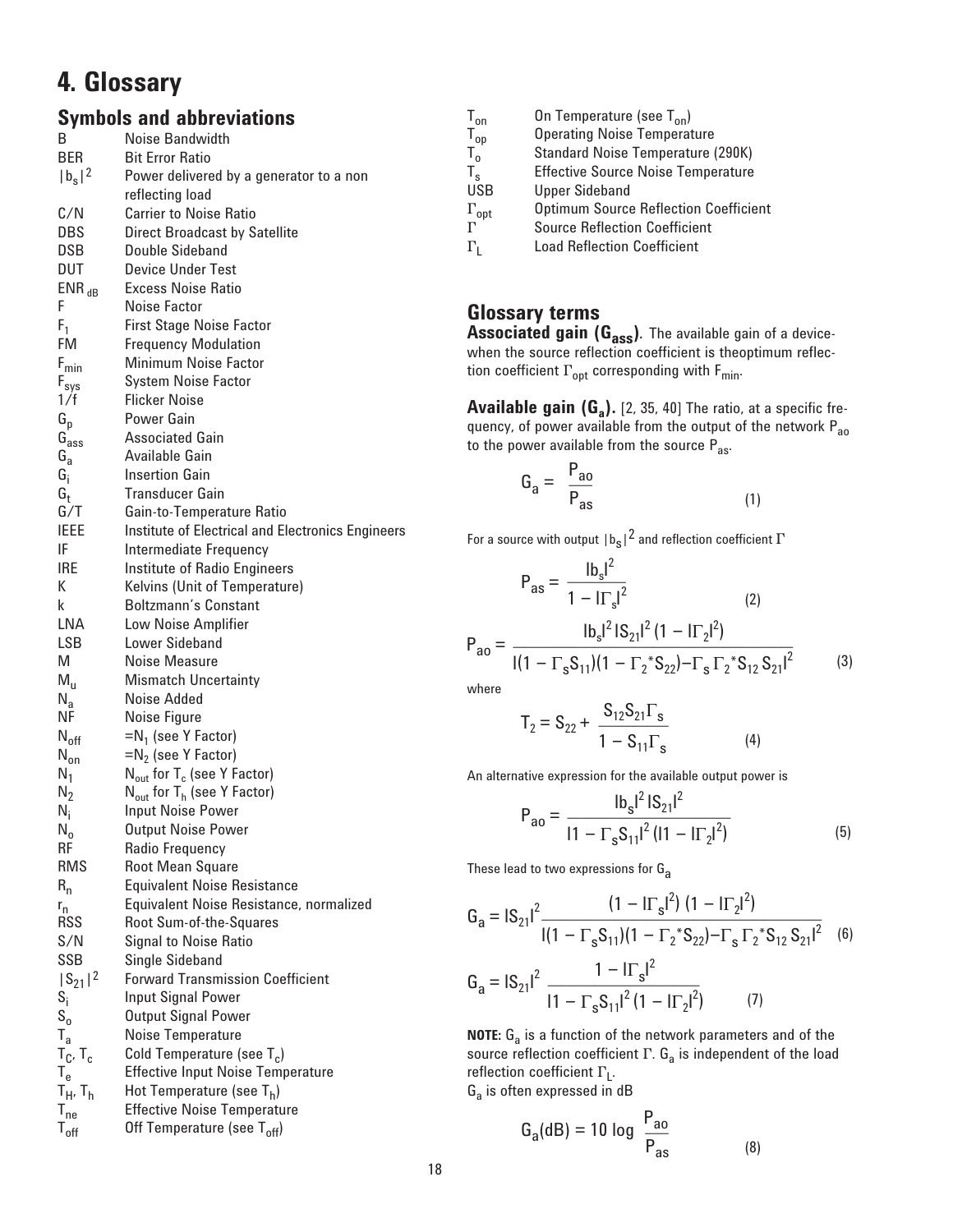**Bandwidth (B).** See Noise Bandwidth.

### Boltzmann's constant (k). 1.38 x10<sup>-23</sup> joules/kelvin.

**Cascade effect.** [8]. The relationship, when several networks are connected in cascade, of the noise characteristics (F or  $T_{\rm e}$  and  $G_{\rm a}$ ) of each individual network to the noise characteristics of the overall or combined network. If  $F_1, F_2, \ldots, F_n$  (numerical ratios, not dB) are the individual noise figures and  $G_{a1}$ ,  $G_{a2}$ , ...,  $G_{an}$  (numerical ratios) are the individual available gains, the combined noise figure is

$$
F = F_1 + \frac{F_2 - 1}{G_{a1}} + \frac{F_3 - 1}{G_{a1}G_{a2}} + \dots + \frac{F_n - 1}{G_{a1}G_{a2} \dots G_{a(n-1)}} \tag{1}
$$

the combined available gain is

$$
\mathbf{G}_a = \mathbf{G}_{a1} \mathbf{G}_{a2} \cdots \mathbf{G}_{an} \tag{2}
$$

In terms of individual effective input noise temperatures  $T_{e1}$ ,  $T_{e2}$ , ...,  $T_{en}$  the overall effective input noise temperature is

$$
T_e = T_{e1} + \frac{T_{e2}}{G_{a1}} + \frac{T_{e2}}{G_{a1}G_{a2}} + \dots + \frac{T_{en}}{G_{a1}G_{a2} \dots G_{a(n-1)}} \tag{3}
$$

**NOTE:** Each F<sub>i</sub>, T<sub>ei</sub>, and G<sub>ai</sub> above refers to the value for the source impedance that corresponds to the output impedance of the previous stage.

**Diode noise source.** [11, 12, 13, 15, 20, 21] A noise source that depends on the noise generated in a solid state diode that is reverse biased into the avalanche region. Excess noise ratios of well-matched devices are usually about 15 dB ( $T_{ne}$  = 10000K). Higher excess noise ratios are possible by sacrificing impedance match and flat frequency response.

#### **Double sideband (DSB).** See Single-sideband (SSB).

**Effective input noise temperature (T<sub>e</sub>).** [17] The noise temperature assigned to the impedance at the input port of a DUT which would, when connected to a noise-free equivalent of the DUT, yield the same output power as the actual DUT when it is connected to a noise-free input port impedance. The same temperature applies simultaneously for the entire set of frequencies that contribute to the out put frequency. If there are several input ports, each having a specified impedance, the same temperature applies simultaneously to all the ports. All ports except the output are to be considered input ports for purposes of defining  $T_e$ . For a two-port transducer with a single input and a single output frequency,  $T_{\rm e}$  is related to the noise figure F by

$$
T_e = 290(F-1)
$$
 (1)

**Effective noise temperature (T<sub>ne</sub>).** [1] (This is a property of a one-port, for example, a noise source.) The temperature that yields the power emerging from the output port of the noise source when it is connected to a nonreflecting, nonemitting load. The relationship between the noise temperature  $T_a$  and effective noise temperature  $T_{ne}$  is

$$
T_{\text{ne}} = T_{\text{a}} (1 - |\Gamma|^2) \tag{1}
$$

where  $\Gamma$  is the reflection coefficient of the noise source. The proportionality factor for the emerging power is kB so that

$$
T_{\text{ne}} = \frac{P_{\text{e}}}{\text{(kB)}}
$$
 (2)

where  $P_e$  is the emerging power, k is Boltzmann's constant, and B is the bandwidth of the power measurement. The power spectral density across the measurement bandwidth is assumed to be constant.

**Equivalent noise resistance (r<sub>n</sub> or R<sub>n</sub>).** See Noise Figure Circles.

**Excess noise ratio (ENR).** [1] A noise generator property calculated from the hot and cold noise temperatures  $(T<sub>h</sub>$  and  $T<sub>c</sub>$ ) using the equation

$$
ENR_{dB} = 10 \log \frac{T_h - T_c}{T_o}
$$
 (1)

where  $T<sub>o</sub>$  is the standard temperature of 290K. Noise temperatures  $T_h$  and  $T_c$  should be the "effective" noise temperatures. (See Effective Noise Temperature) [25]. The ENR calibration of diode noise sources assumes  $T_c=T_0$ .

A few examples of the relationship between ENR and  $T<sub>h</sub>$  may be worthwhile. An ENR of 0 dB corresponds to  $T_h = 580$ K.  $T_h$  of 100°C (373K) corresponds to an ENR of -5.43 dB. T<sub>h</sub> of 290K corresponds to an ENR of –∞ dB.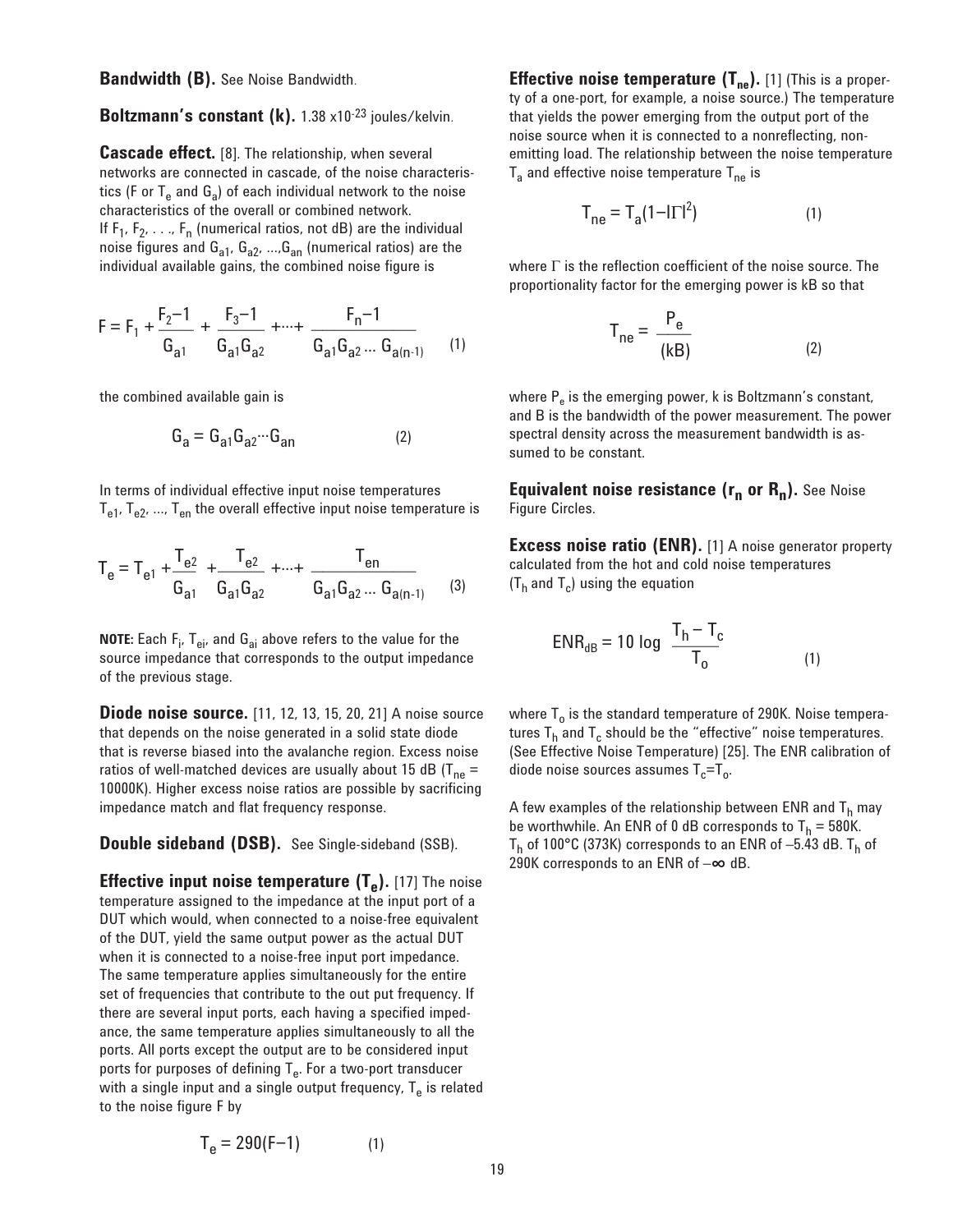**Flicker noise and 1/f noise.** [33, 39] Any noise whose power spectral density varies inversely with frequency. Especially important at audio frequencies or with GASFET's below about 100 MHz.

Forward transmission coefficient (S<sub>21</sub>)<sup>2</sup>. The ratio, at a specific frequency, of the power delivered by the output of a network, to the power delivered to the input of the network when the network is terminated by a nonreflecting load and excited by a nonreflecting generator.

The magnitude of this parameter is often given in dB.

$$
|S_{21}|^2 (dB) = 10 \log |S_{21}|^2
$$
 (1)

Gain to temperature ratio (G/T). [32, 41] A figure of merit for a satellite or radio astronomy receiver system, including the antenna, that portrays the operation of the total system. The numerator is the antenna gain, the denominator is the operating noise temperature of the receiver. The ratio is usually expressed in dB, for example, 10log(G/T). G/T is often measured by comparing the receiver response when the antenna input is a "hot" celestial noise source to the response when the input is the background radiation of space (3K).

**Gas discharge noise source.** [25, 26] A noise source that depends on the temperature of an ionized noble gas. This type of noise source usually requires several thousand volts to begin the discharge but only about a hundred volts to sustain the discharge. Components of the high turn-on voltage sometimes feed through the output to damage certain small, frail, low-noise, solid-state devices. The gas discharge noise source has been replaced by the avalanche diode noise source in most applications. Gas discharge tubes are still used at millimeter wavelengths. Excess noise ratios (ENR) for argon tubes is about 15.5 dB (10000K).

**Gaussian noise.** [6] Noise whose probability distribution or probability density function is gaussian, that is, it has the standard form

$$
p(x) = \frac{1}{\sigma \sqrt{2\pi}} e^{-\frac{x^2}{2\sigma^2}}
$$
 (1)

where σ is the standard deviation. Noise that is steady or stationary in character and originates from the sum of a large number of small events, tends to be gaussian by the central limit theorem of probability theory. Thermal noise and shot noise are gaussian.

**Hot/cold noise source.** In one sense most noise figure measurements depend on noise power measurements at two source temperatures—one hot and one cold. The expression "Hot/Cold," however, frequently refers to measurements made with a cold termination at liquid nitrogen temperatures (77K) or even liquid helium (4K), and a hot termination at 373K (100°C). Such terminations are sometimes used as primary standards and for highly accurate calibration laboratory measurements.

**Insertion gain (G<sub>i</sub>).** The gain that is measured by inserting the DUT between a generator and load. The numerator of the ratio is the power delivered to the load while the DUT is inserted,  $\mathsf{P}_{\mathsf{d}}$ . The denominator, or reference power  $\mathsf{P}_{\mathsf{r}'}$  is the power delivered to the load while the source is directly connected. Measuring the denominator might be called the calibration step.

$$
G_i = \frac{P_d}{P_r}
$$
 (1)

The load power while the source and load are directly connected is

$$
P_r = |b_r|^2 \frac{1 - |\Gamma_1|^2}{|1 - \Gamma_1 \Gamma_s|^2}
$$
 (2)

where the subscript "r" denotes the source characteristics while establishing the reference power, i.e., during the calibration step. The load power while the DUT is inserted is

$$
P_{d} = Ib_{d}I^{2} IS_{21}I^{2} \frac{1 - I\Gamma_{1}I^{2}}{I(1 - \Gamma_{sd}S_{11})(1 - \Gamma_{1}S_{22}) - \Gamma_{1}S_{12}S_{21}I^{2}}
$$
 (3)

or

$$
P_{d} = |b_{d}|^{2} |S_{21}|^{2} \frac{1 - |\Gamma_{1}|^{2}}{|1 - \Gamma_{sd} S_{11}|^{2} |1 - \Gamma_{1} \Gamma_{2}|^{2}}
$$
(4)

$$
T_2 = S_{22} + \frac{S_{12} S_{21} \Gamma_{sd}}{1 - \Gamma_{sd} S_{11}}
$$
(5)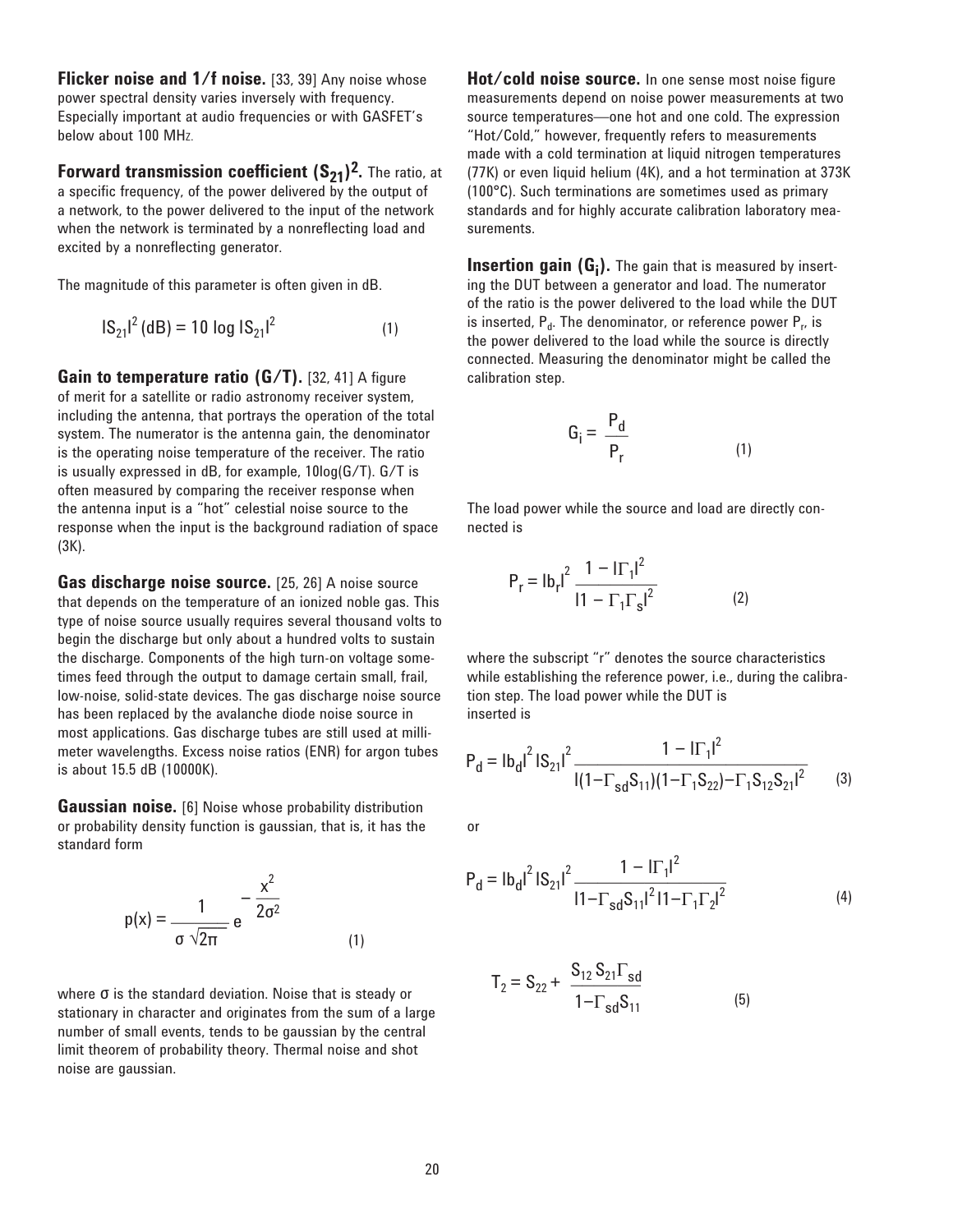In equations (3,4, and 5) the subscript "d" denotes the source characteristics while the DUT is inserted. The S-parameters refer to the DUT. The source characteristics while calibrating and while the DUT is inserted are some times different. Consider that the DUT, for example, is a microwave receiver with a waveguide input and an IF output at 70 MHz. During the calibration step, the source has a coaxial output at 70 MHz, but while the DUT is inserted the source has a waveguide output at the microwave frequency. Using the above equations, insertion gain is

$$
G_{i} = |S_{21}|^{2} \frac{|b_{d}|^{2}}{|b_{r}|^{2}} \frac{|1 - \Gamma_{1} \Gamma_{sr}|^{2}}{|1 - \Gamma_{sd} S_{11}| (1 - \Gamma_{1} S_{22}) - \Gamma_{1} \Gamma_{sd} S_{12} S_{21}|^{2}}
$$
 (6)

or

$$
G_{i} = |S_{21}|^{2} \frac{|b_{d}|^{2}}{|b_{r}|^{2}} \frac{|1 - \Gamma_{1} \Gamma_{sr}|^{2}}{|1 - \Gamma_{sd} S_{11}|^{2} |1 - \Gamma_{1} \Gamma_{2}|^{2}}
$$
(7)

In those situations where the same source at the same frequency is used during the calibration step and DUT insertion,  $|{\bf b}_{\rm d}|^2$ =  $|{\bf b}_{\rm r}|^2$  and  ${\bf G}_{\rm sr}$ =  ${\bf G}_{\rm sd}$ . This is usually the case when measuring amplifiers.

**Instrument Uncertainty.** The uncertainty caused by errors within the circuits of electronic instruments. For noise figure analyzers/meters this includes errors due to the detector, A/D converter, math round-off effects, any mixer non-linearities, saturation effects, and gain instability during measurement. This uncertainty is often mistakingly taken as the overall measurement accuracy because it can be easily found on specification sheets. With modern techniques, however, it is seldom the most significant cause of uncertainty.

**Johnson noise.** [19] The same as thermal noise.

**Minimum noise factor (F<sub>min</sub>)**. See Noise Figure Circles.

**Mismatch uncertainty (M<sub>u</sub>).** Mismatch uncertainty is caused by re-reflections between one device (the source) and the device that follows it (the load). The re-reflections cause the power emerging from the source (incident to the load) to change from its value with a reflectionless load.

An expression for the power incident upon the load, which includes the effects of re-reflections, is

(6) 
$$
P_{i} = \frac{lb_{s}l^{2}}{|1 - \Gamma_{s}\Gamma_{i}|^{2}}
$$
 (1)

where  $|b_s|^2$  is the power the source delivers to a non-reflecting load,  $\Gamma_{\rm s}$  is the source reflection coefficient, and  $\Gamma_{\rm l}$  is the load reflection coefficient. If accurate evaluation of the power incident is needed when  $|b_s|^2$  is given or vice versa, then the phase and magnitude of  $\, \Gamma_{\textrm{s}} \,$  and  $\, \Gamma_{\textrm{l}} \,$  is needed—probably requiring a vector network analyzer.

When the phase of the reflection coefficients is not known, the extremes of  $|1-\Gamma_s\Gamma_l|^2$  can be calculated from the magnitudes of  $\Gamma_{\rm s}$  and  $\Gamma_{\rm l}$ , for example,  ${\sf P}_{\rm s}$  and  ${\sf P}_{\rm l}$  The extremes of  $\lfloor 1\hspace{-0.07cm}-\Gamma_{\rm s}\Gamma_{\rm l}\rfloor^2$ in dB can be found from the nomograph (Figure 4-l).

$$
M_{u} = 20 \log (1 \pm P_{s} P_{s})
$$

The effect of mismatch on noise figure measurements is extremely complicated to analyze. Consider, for example, a noise source whose impedance is not quite 50 Ω.



**Figure 4-1. This nomograph gives the extreme effects of re-reflections when only the reflection coefficient magnitudes are known. Mismatch uncertainty limits of this nomograph apply to noise figure measurement accuracy for devices that include an isolator at the input.**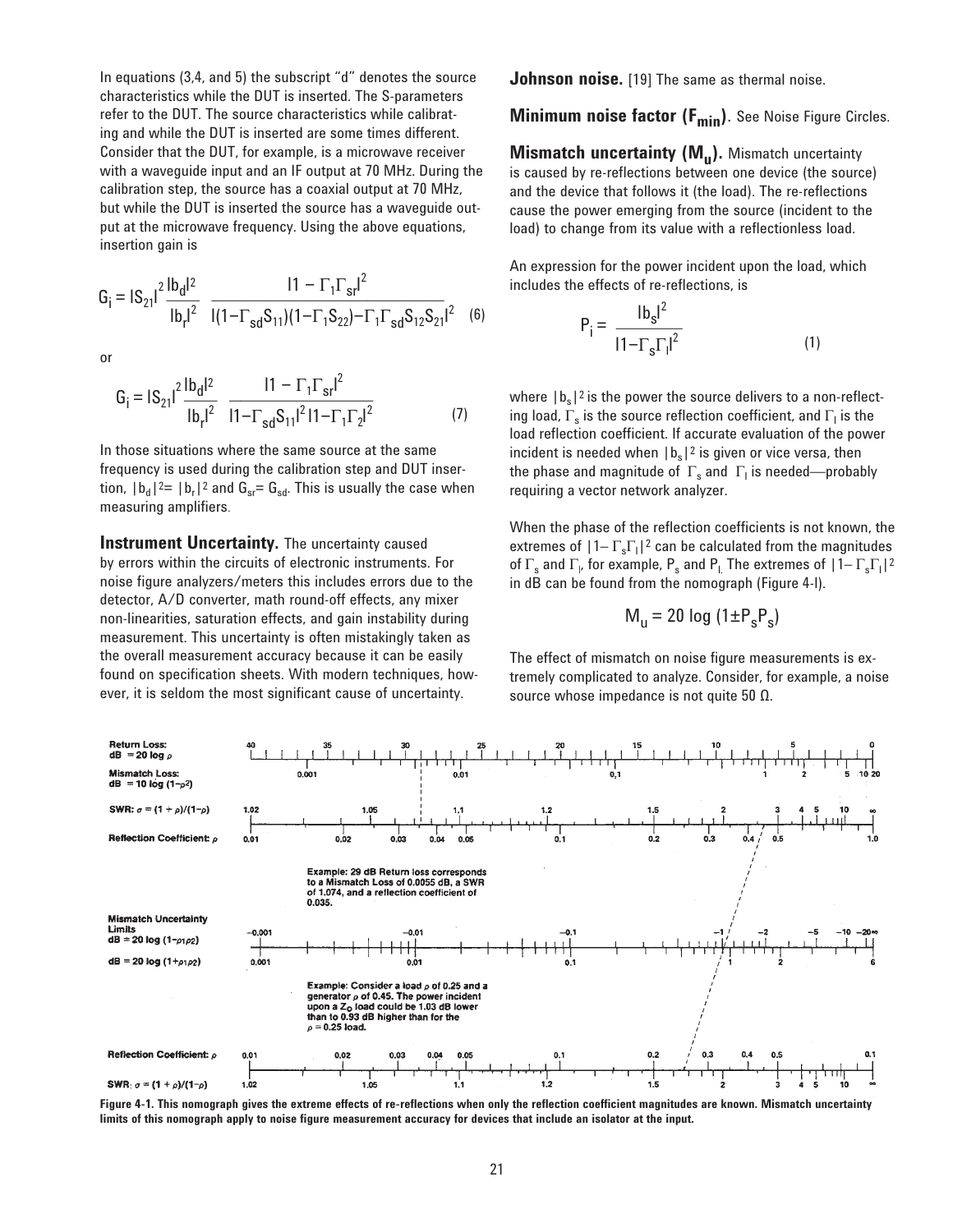The source takes part in re-reflections of its own generated noise, but it also reflects noise originating in the DUT and emerging from the DUT input (noise added by a DUT, after all, is a function of the source impedance). The changed source impedance also causes the DUT's available gain to change (remember that available gain is also a function of source impedance). The situation can be complicated further because the source impedance can change between the hot state and the cold state. [23] Many attempts have been made to establish a simple rule-of-thumb for evaluating the effect of mismatch all with limited success. One very important case was analyzed by Strid [36] to have a particularly simple result. Strid considered the DUT to include an isolator at the input with sufficient isolation to prevent interaction of succeeding devices with the noise source. The effect of noise emerging from the isolator input and re-reflections between the isolator and noise source are included in the final result. The result is that the error in noise figure is

$$
\Delta F(dB) = F_{act} (log) - F_{ind} (dB)
$$
  
= 10 log  $\frac{1}{|1 - S_{11} \Gamma_{sh}|^2}$  (3) where  $G_o$  is the ga

where  $F_{\text{act}}$  is the noise figure for a reflectionless noise source,  $F_{ind}$  is the measured noise figure,  $S_{11}$  is the reflection coefficient looking into the DUT, for example, into the isolator input, and  $G_{sh}$  is the reflection coefficient looking back into the noise source when in the hot or on condition. Strid also assumed that the isolator and  $T_{cold}$  are both 290K. Note that the result is independent of the DUT noise figure, Y factor, and the noise source reflection coefficient for  $T_{\text{cold}}$ .

Mismatch uncertainty may also occur while characterizing the noise contribution of the measurement system and also at the output of DUT during gain measurement. Gain measurement mismatch effects can be calculated by evaluating the difference between available gain and insertion gain.

Mismatch uncertainty is often the most significant uncertainty in noise figure measurements. Correction usually requires full noise characterization (see Noise Figure Circles) and measurement of phase and amplitude of the reflection coefficients.

| $N_{\rm 1}$    | See "Y Factor".                                          |
|----------------|----------------------------------------------------------|
| N <sub>2</sub> | See "Y Factor".                                          |
|                | $N_{\text{off}}$ Same as N1. See "Y factor".             |
|                | $N_{\scriptscriptstyle{op}}$ Same as N2. See "Y factor." |

**Noise added (N<sub>a</sub>).** The component of the output noise power that arises from sources within the network under test. This component of output noise is usually differentiated from the component that comes from amplifying the noise that originates in the input source for the network. Occasionally the noise added is referred to the input port, the added noise power at the output is divided by G.

**Noise bandwidth (B).** [18, 26] An equivalent rectangular pass band that passes the same amount of noise power as the actual system being considered. The height of the pass band is the transducer power gain at some reference frequency. The reference frequency is usually chosen to be either the band center or the frequency of maximum gain. The area under the equivalent (rectangular) gain vs. frequency curve is equal to the area under the actual gain vs. frequency curve. In equation form

$$
B = \int_0^\infty \frac{G(f)df}{G_0} \tag{1}
$$

where  $G_0$  is the gain at the reference frequency. For a multistage system, the noise bandwidth is nearly equal to the 3 dB bandwidth.

**Noise figure and noise factor (NF and F).** [7] At a specified input frequency, noise factor is the ratio of (1) the total noise power/hertz at a corresponding output frequency available at the output port when the noise temperature of the input termination is standard (290K) at all frequencies, to (2) that portion of the output power due to the input termination.

The output noise power is often considered to have two components—added noise from the device,  $N_a$ , and amplified input noise, for example, the output power from the input termination amplified by the DUT,  $kT_0BG$ . Then noise figure can be written

$$
F = \frac{N_a + kT_0BG}{kT_0BG}
$$
 (1)

**Note:** Characterizing a system by noise figure is meaningful only when the impedance (or its equivalent) of the input termination is specified.

Noise figure and noise factor are sometimes differentiated by [31]

$$
Noise Figure = 10 log (Noise Factor)
$$
 (2)

so that noise figure is in dB and noise factor is the numerical ratio. Other times the terms are used interchangeably. There should be no confusion, however, because the symbol "dB" seems to be invariably used when 10 log (NF) has been taken. No "dB" symbol implies that the numerical ratio is meant.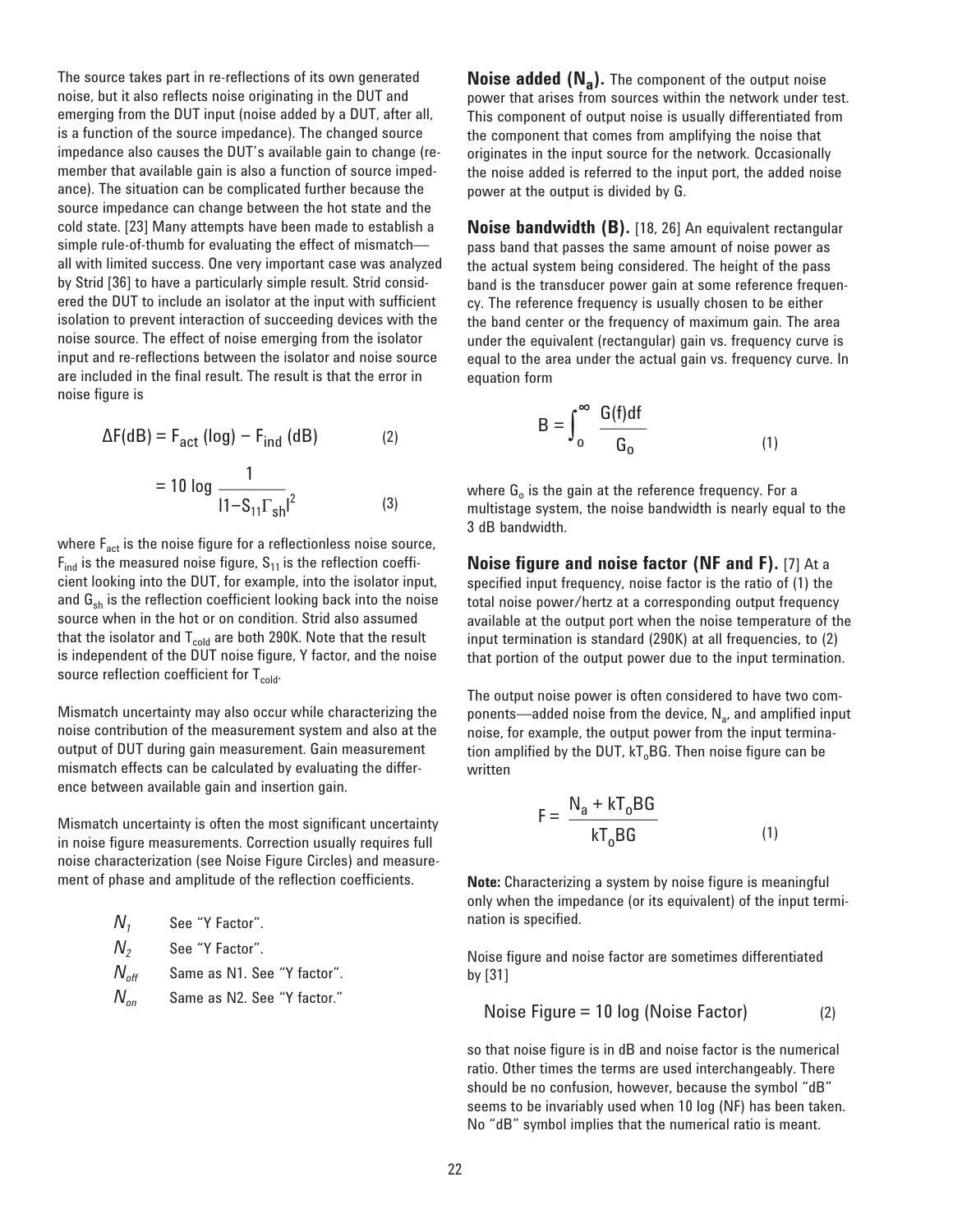**Noise figure circles.** [9, 18] This refers to the contours of constant noise figure for a network when plotted on the complex plane of the source impedance, admittance, or reflection coefficient seen by the network. The general equation expressing the noise factor of a network as a function of source reflection coefficient  $\Gamma_{\rm s}$  is

$$
F = F_{\min} + \frac{4R_{n}}{Z_{o}} \cdot \frac{|\Gamma_{\text{opt}} - \Gamma_{\text{s}}|^{2}}{|1 + \Gamma_{\text{opt}}|^{2}S(1 - |\Gamma_{\text{s}}|^{2})}
$$
(1)

where  $\Gamma_{\text{opt}}$  is the source reflection coefficient that results in the minimum noise figure of the network,  $F_{min}$  is the minimum noise figure,  $Z_0$  is the reference impedance for defining  $\Gamma_s$ (usually 50  $\Omega$ ) and R<sub>n</sub> is called the equivalent noise resistance. Sometimes  $R_n/Z_o$ , is given as the single parameter  $r_n$ , called the normalized equivalent noise resistance. Loci of constant F, plotted as a function of  $\Gamma_{s}$ , form circles on the complex plane. Noise figure circles with available gain circles are highly useful for circuit designer insights into optimizing the overall network for low noise figure and flat gain.

**Noise measure (M).** [14] A quality factor that includes both the noise figure and gain of a network as follows

$$
M = \frac{(F-1)}{1-\frac{1}{G}} \tag{1}
$$

If two amplifiers with different noise figures and gains are to be cascaded, the amplifier with the lowest M should be used at the input to achieve the smallest overall noise figure. Like noise figure and available power gain, a network's noise measure generally varies with source impedance [9]. To make the decision as to which amplifier to place first, the source impedances must be such that F and G for each amplifier are independent of the order of cascading.

Noise measure is also used to express the overall noise figure of an infinite cascade of identical networks. The overall noise figure is

$$
F_{\text{tot}} = F + \frac{F - 1}{G_a} + \frac{F - 1}{G_a^2} + \frac{F - 1}{G_a^3} + \dots
$$
 (2)

$$
F_{\text{tot}} = 1 + \frac{F - 1}{1 - \frac{1}{G_a}}
$$
 (3)

$$
F_{\text{tot}} = 1 + M \tag{4}
$$

Sometimes  $F_{\text{tot}}$  of equation (2) is called the noise measure instead of M in equation (1). Care should be exercised as to which definition is being used because they differ by 1.

**Noise temperature (T<sub>a</sub>).** [1] The temperature that yields the available power spectral density from a source. It is obtained when the corresponding reflection coefficients for the generator and load are complex conjugates. The relationship to the available power  $P_a$  is

$$
T_a = \frac{P_a}{kB} \tag{1}
$$

where k is Boltzmann's constant and B is the bandwidth of the power measurement. The power spectral density across the measurement band is to be constant. Also see Effective Noise Temperature  $(T_{ne})$ 

Noise temperature can be equivalently defined [26] as the temperature of a passive source resistance having the same available noise power spectral density as that of the actual source.

**Nyquist's theorem.** See Thermal Noise.

**Operating noise temperature (T<sub>op</sub>).** [7] The temperature in kelvins given by:

$$
T_{op} = \frac{N_o}{kG_s}
$$
 (1)

where  $N_0$  is the output noise power/hertz from the DUT at a specified output frequency delivered into the output circuit under operating conditions, k is Boltzmann's constant, and  $G_s$ is the transducer power gain for the signal. NOTE: In a linear two-port transducer with a single input and a single output frequency,  $T_{op}$  is related to the noise temperature of the input termination  $T_e$ , and the effective input noise temperature  $T_e$ , by:

$$
T_{op} = T_a + T_a \tag{2}
$$

**Optimum reflection coefficient (Γ<sub>opt</sub>).** See Noise Figure Circles.

**Partition noise.** [26, 39] An apparent additional noise source due to the random division of current among various electrodes or elements of a device.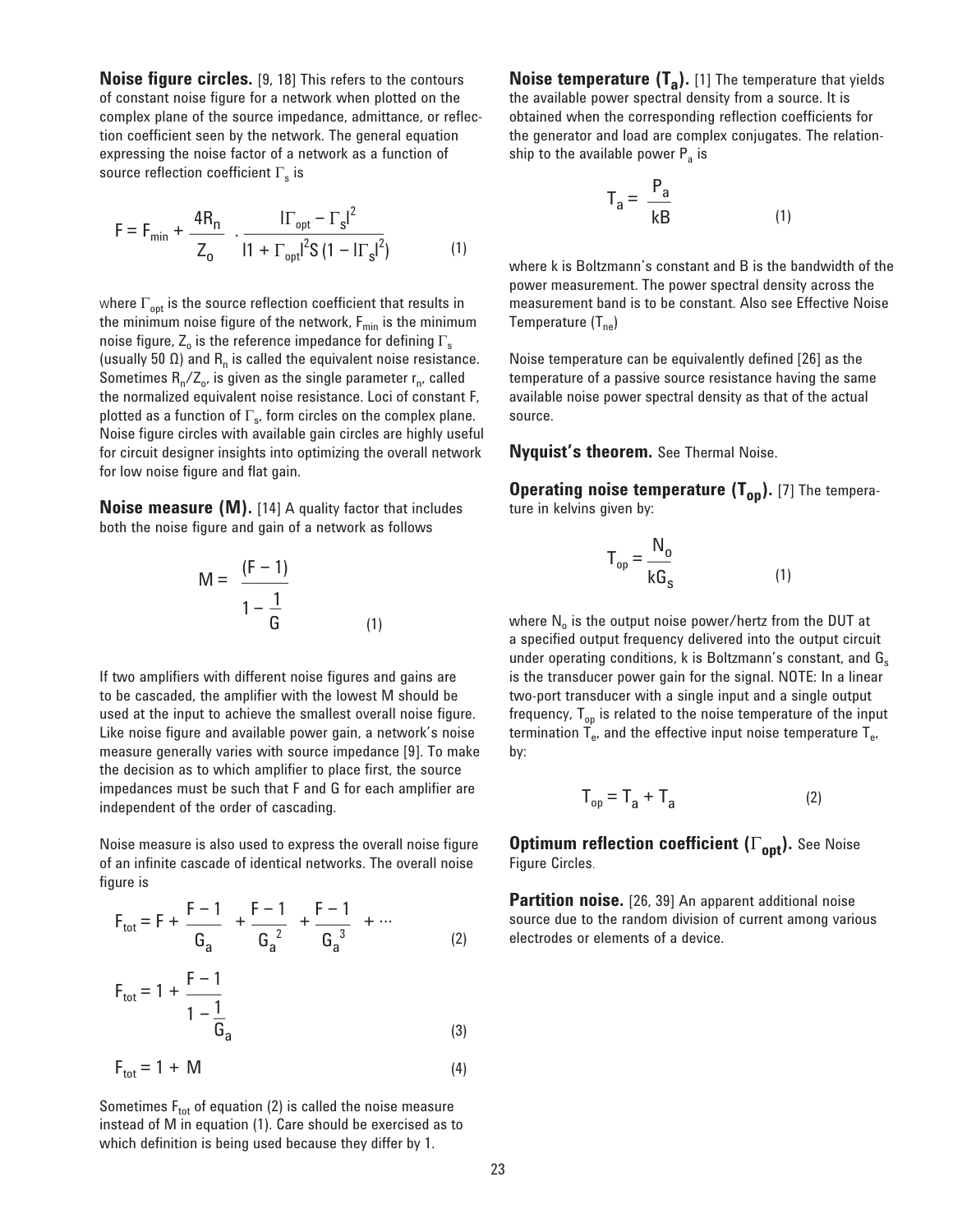**Power gain (G<sub>P</sub>).** [2, 35, 40] The ratio, at a specific frequency, of power delivered by a network to an arbitrary load  $\mathsf{P}_\mathsf{l}$  to the power delivered to the network by the source  $\mathsf{P}_\mathsf{s}.$ 

$$
G_p = \frac{P_l}{P_s} \tag{1}
$$

The words "power gain" and the symbol G are often used when referring to noise, but what is probably intended is "available power gain (G<sub>a</sub>)", or "transducer power gain (G<sub>t</sub>)", or "insertion power gain  $(G_i)$ ". For an arbitrary source and load, the power gain of a network is given by

$$
G_p = |S_{21}|^2 \frac{1 - |\Gamma_1|^2}{|1 - |\Gamma_1 S_{22}|^2 (1 - |\Gamma_1|^2)}
$$
 (2)

where

$$
\Gamma_1 = S_{11}^2 + \frac{S_{12}S_{21}\Gamma_1}{1 - \Gamma_1S_{22}}
$$
 (3)

**NOTE 1:**  $G_P$  is function of the load reflection coefficient and the scattering parameters of the network but is independent of the source reflection coefficient.

**NOTE 2:** The expression for  $G_P$  is the same as that for  $G_a$ if  $G_l$  is substituted for  $G_s$ , and  $S_{11}$  is substituted for  $S_{22}$ .

 $G_P$  is often expressed in dB

$$
G_p(dB) = 10 \log \frac{P_1}{P_s} \tag{4}
$$

#### **Root sum-of-the squares uncertainty (RSS).**

A method of combining several individual uncertainties of known limits to form an overall uncertainty. If a particular measurement has individual uncertainties ±A, ±B, ±C, etc, then the RSS uncertainty is

$$
U_{RSS} = (A^2 + B^2 + C^2 + ...)^{1/2}
$$
 (1)

The RSS uncertainty is based on the fact that most of the errors of measurement, although systematic and not random, are independent of each other. Since they are independent they are random with respect to each other and combine like random variables.

**Second-stage effect.** A reference to the cascade effect during measurement situations where the DUT is the first stage and the measurement equipment is the second stage. The noise figure measured is the combined noise figure of the DUT cascaded to the measurement equipment. If  $F_2$  is the noise factor of the measurement system alone, and  $F_{sys}$  is the combined noise factor of the DUT and system, then  $F_1$ , the noise factor of the DUT, is

$$
F_1 = F_{sys} - \frac{F_2 - 1}{G}
$$
 (1)

**NOTE:**  $F_2$  in equation (1) is the noise factor of the measurement system for a source impedance corresponding to the output impedance of the DUT.

**Sensitivity.** The smallest signal that a network can reliably detect. Sensitivity specifies the strength of the smallest signal at the input of a network that causes the output signal power to be M times the output noise power where M must be specified. M=1 is very popular. For a source temperature of 290K, the relationship of sensitivity to noise figure is In dBm

$$
S_i = MKT_o BF
$$
 (1)

 $S_i$ (dBm) = −174 dBm + F(dB) + 10 log B + 10 log M (2)

Thus sensitivity is related to noise figure in terrestrial systems once the bandwidth is known.

**Shot noise.** [6, 39] Noise is caused by the quantized and random nature of current flow. Current is not continuous but quantized, being limited by the smallest unit of charge (e=1.6 x 10-19 coulombs). Particles of charge also flow with random spacing. The arrival of one unit of charge at a boundary is independent of when the previous unit arrived or when the succeeding unit will arrive. When dc current Io flows, the average current is Io but that does not indicate what the variation in the current is or what frequencies are involved in the random variations of current. Statistical analysis of the random occurrence of particle flow yields that the mean square current variations are uniformly distributed in frequency up to the inverse of the transit time of carriers across the device. Like thermal noise, the noise power resulting from this noise current, produces power in a load resistance that is directly proportional to bandwidth.

$$
i_n^2 \text{ (f)} = 2 \text{el}_o \text{ A}^2/\text{Hz} \tag{2}
$$

This formula holds for those frequencies which have periods much less than the transit time of carriers across the device. The noisy current flowing through a load resistance forms the power variations known as shot noise.

where G is the gain of the DUT.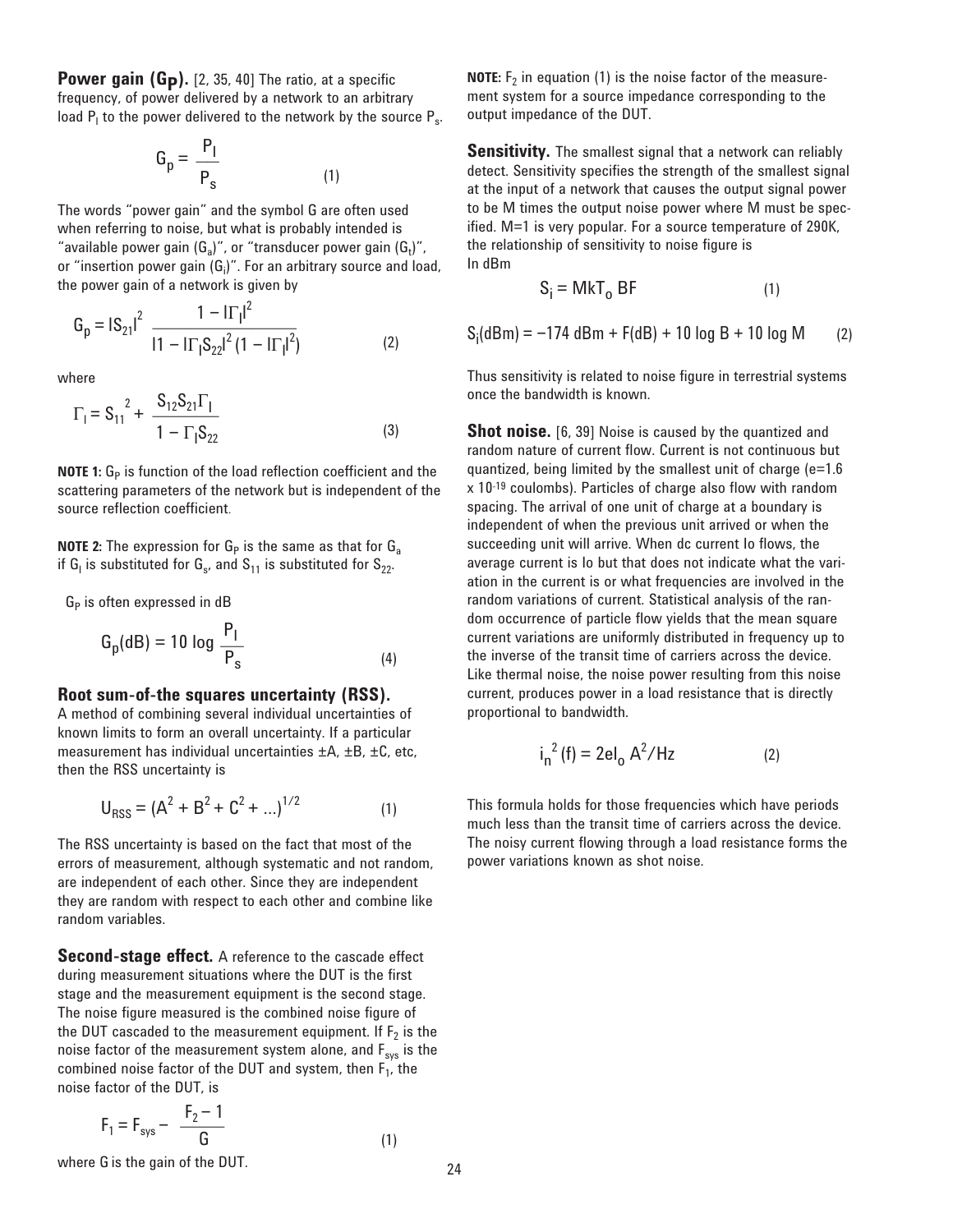**Single-sideband (SSB).** Refers to using only one of the two main frequency bands that get converted to an IF. In noise figure discussions, single-sideband is derived from the meaning attached to modulation schemes in communication systems where energy on one side of the carrier is suppressed to more optimally utilize the radio spectrum. Many noise figure measurements are in systems that include down conversion using a mixer and local oscillator at frequency  $f_{L0}$  to generate an intermediate frequency  $f_{IF}$ . The IF power from the mixer is usually increased by an amplifier having bandwidth B. Some of these down converting systems respond only to signals over bandwidth B centered at  $f_{L0} + f_{IF}$ . These are single-sideband measurements at the upper sideband (USB). Some other systems respond only to signals over bandwidth B centered at  $f_{L0} - f_{IF}$ . These are single-sideband measurements at the lower sideband (LSB). Other systems respond to signals in both bands. Such measurements are called double-sideband (DSB). SSB systems usually use pre-selection filtering or image rejection to eliminate the unwanted sideband.

Confusion often arises when DSB noise figure measurement results for receivers or mixers are to be interpreted for singlesideband applications. The cause of the confusion is that the definition of noise figure (see the notes under Noise Figure in this glossary) states that the numerator should include noise from all frequency transformations of the system, including the image frequency and other spurious responses, but the denominator should only include the principal frequency transformation of the system. For systems that respond equally to the upper sideband and lower sideband, but where the intended frequency translation is to be for only one sideband, the denominator noise power in the definition should be half the total measured output power due to the input noise (assuming gain and bandwidth are the same in both bands). Double-sideband noise figure measurements normally do not make the distinction. Since the noise source contains noise at all frequencies, all frequency transformations are included in both the numerator and denominator. Thus, if the final application of the network being measured has desired signals in only one sideband but responds to noise in both sidebands, the denominator of DSB measurements is too large and the measured noise figure is too small—usually a factor of about two (3 dB).

There are occasions when the information in both side-bands is desired and processed. The measured DSB noise figure is proper and no correction should be performed. In many of those applications, the signal being measured is radiation so the receiver is called a radiometer. Radiometers are used in radio astronomy.

Noise figure measurements of amplifiers made with measurement systems that respond to both sidebands should not include a 3 dB correction factor. In this case, the noise figure measurement system is operating as a radiometer because it is using the information in both sidebands.

**Spot noise figure and spot noise factor.** A term used when it is desired to emphasize that the noise figure or noise factor pertains to a single frequency as opposed to being averaged over a broad band.

**Standard noise temperature (T<sub>o</sub>).** [7] The standard reference temperature for noise figure measurements. It is defined to be 290K.

T<sub>C</sub>, T<sub>c</sub>, or T<sub>cold</sub>. The colder of two noise source temperatures, usually in kelvins, used to measure a network's noise characteristics .

T<sub>H</sub>, T<sub>h</sub>, or T<sub>hot</sub>. The hotter of two noise source temperatures, usually in kelvins, used to measure a network's noise characteristics .

**Toff.** The temperature, usually in kelvins, of a noise source when it is biased off. This corresponds to  $T_{\text{cold}}$ .

**Ton.** The temperature, usually in kelvins, of a noise source when it is biased on. This corresponds to  $T_{hot}$ .

**Thermal noise.** [19, 26, 30] Thermal noise refers to the kinetic energy of a body of particles as a result of its finite temperature. If some particles are charged (ionized), vibrational kinetic energy may be coupled electrically to another device if a suitable transmission path is provided. The probability distribution of the voltage is gaussian with mean square voltage

$$
\overline{e_n^2} = 4kT \int_{f_1}^{f_2} R(f)p(f)df
$$
\n
$$
p(f) = \frac{hf}{kT} (e^{\frac{hf}{kT}} - 1)^{-1}
$$
\n
$$
\approx 1
$$
\n(2)

where k is Boltzmann's constant (1.38 x10<sup>-23</sup> joules/kelvin), T is the absolute temperature in kelvins, R is the resistance in  $Ω$ , f is the frequency in hertz,  $f_1$  and  $f_2$  specify the band over which the voltage is observed, and h is the Planck's constant (6.62 x10-34) joule seconds.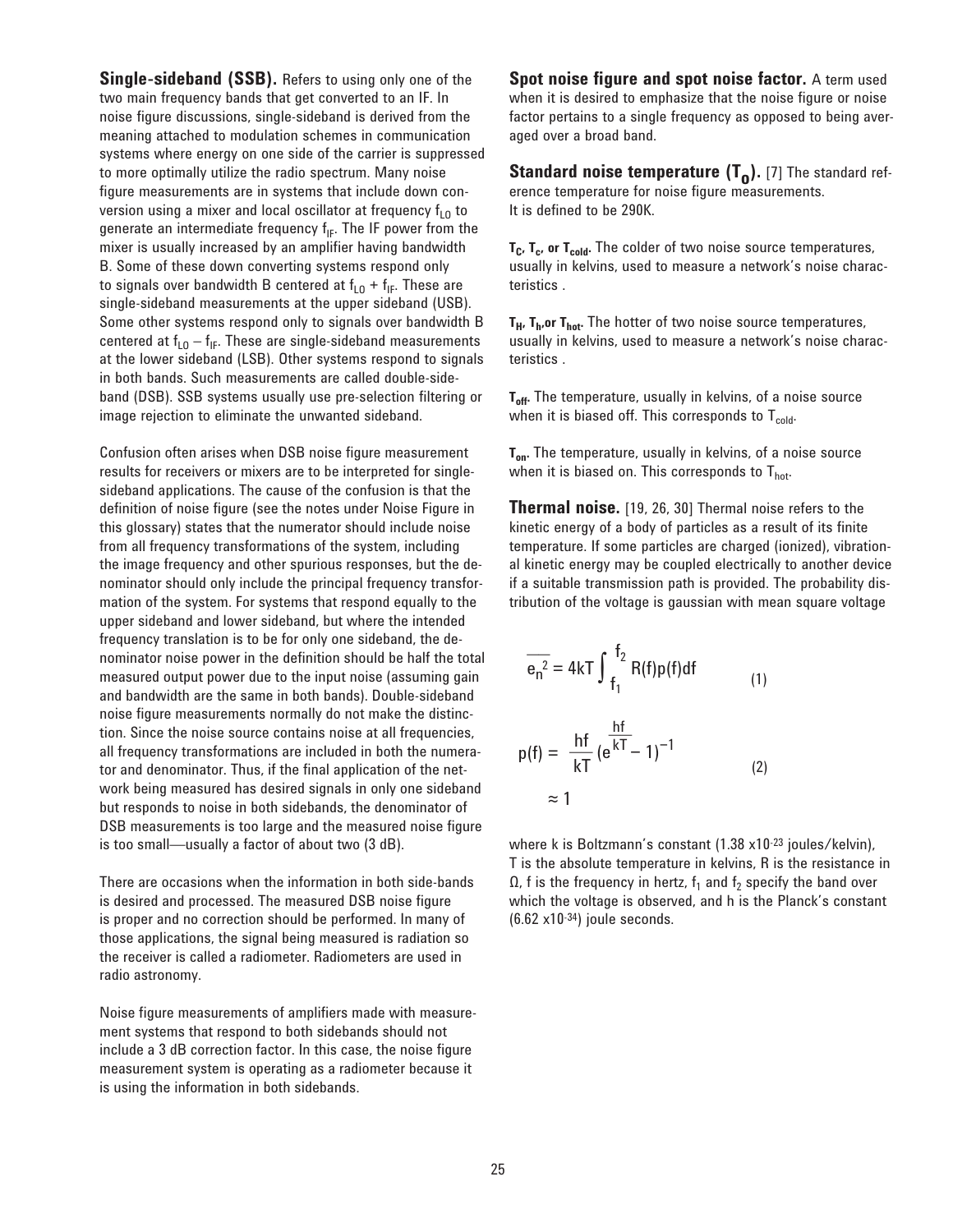For frequencies below 100 GHz and for  $T = 290K$ ,  $|>p(f)>0.992$ , so  $p(f)=1$  and equation (I) becomes

$$
\overline{e_n^2} = 4 \text{ kTR}(f_2 - f_1)
$$
  
= 4 \text{ kTRB} (3)

The power available, that is, the power delivered to a complex conjugate load at absolute zero, is

$$
P_{a} = \frac{\overline{e_{n}^{2}}}{4R}
$$
  
= kT (f<sub>2</sub> - f<sub>1</sub>)  
= kTB (4)

The units of kTB are usually joules/second, which are the same as watts.

The available power spectral density is kT watts/hertz. Although this development appears to make equation (3) more fundamental than (4), Nyquist [30] first arrived at the value of power spectral density (equation (4)) and then calculated the voltage and current involved (equation (3)). The expression for the voltage generator is

$$
e_n^2 df = 4 RkT df
$$
 (5)

Equation (5) is frequently referred to as Nyquist's Theorem. This should not be confused with Nyquist's work in other areas such as sampling theory and stability criteria where other relations may also be referred to as Nyquist's Theorem. When T is equal to the standard temperature  $T_0$  (290K),  $kT_0 = 4 \times 10^{-21}$  $W/Hz = -174$  dBm/Hz.

A brief examination of kTB shows that each of the factors makes sense. Boltzmann's constant k gives the average mechanical energy per particle that can be coupled out by electrical means, per degree of temperature. Boltzmann's constant is thus a conversion constant between two forms of expressing energy—in terms of absolute temperature and in terms of joules.

The power available depends directly on temperature. The more energy that is present in the form of higher temperature or larger vibrations, the more energy that it is possible to remove per second.

It might not be apparent that bandwidth should be part of the expression. Consider the example of a transmission band limited to the 10 to 11 Hz range. Then only that small portion of the vibrational energy in the 10 to 11 Hz band can be coupled out. The same amount of energy applies to the 11 to 12 Hz band (because the energy is evenly distributed across the frequency spectrum). If, however, the band were 10 to 12 Hz, then the total energy of the 2 Hz range, twice as much, is available to be coupled out. Thus it is reasonable to have bandwidth, B, in the expression for available power.

It should be emphasized that kTB is the power available from the device. This power can only be coupled out into the optimum load, a complex-conjugate impedance that is at absolute zero so that it does not send any energy back.

It might seem like the power available should depend on the physical size or on the number of charge carriers and therefore the resistance. A larger body, contains more total energy per degree and more charged particles would seem to provide more paths for coupling energy. It is easy to show with an example that the power available is independent of size or resistance. Consider a system consisting of a large object at a certain temperature, electrically connected to a small object at the same temperature. If there were a net power flow from the large object to the small object, then the large object would become cooler and the small object would become warmer. This violates our common experience—and the second law of thermodynamics. So the power from the large object must be the same as that from the small object. The same reasoning applies to a large resistance and small resistance instead of a large and small object.

This brings up the point that if a source of noise is emitting energy it should be cooling off. Such is generally the case, but for the problems in electrical equipment, any energy removed by noise power transfer is so small that it is quickly replenished by the environment at the same rate. This is because sources of noise are in thermal equilibrium with their environment.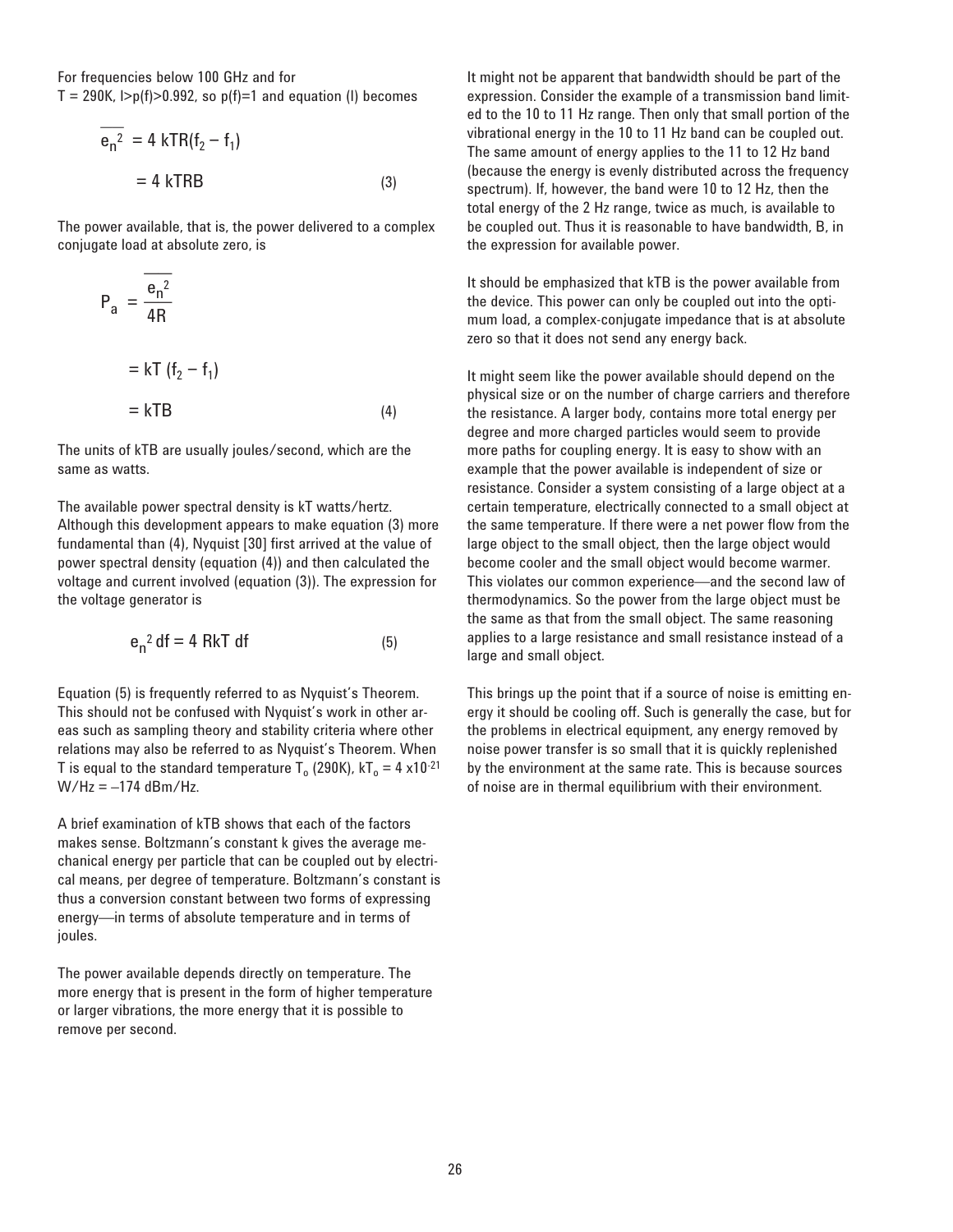**Transducer power gain (G<sub>t</sub>).** [2, 35, 40] The ratio, at a specific frequency, of power delivered by a network to an arbitrary load  $\mathsf{P}_\mathsf{l}$  to the power available from the source  $\mathsf{P}_\mathsf{as}$ 

$$
G_t = \frac{P_1}{P_{as}} \tag{1}
$$

For a source of strength  $|b_s|^2$  and reflection coefficient  $\Gamma_{s}$ , and for a load reflection coefficient  $G_1$ .

$$
P_{as} = \frac{|b_s|^2}{1 - |\Gamma_s|^2} \tag{2}
$$

$$
P_1 = \frac{\ln_s l^2 |S_{21}|^2 (1 - |\Gamma_1|^2)}{| (1 - \Gamma_s S_{11})(1 - \Gamma_1 S_{22}) - \Gamma_1 \Gamma_s S_{12} S_{21}|^2}
$$
(3)

where the S parameters refer to the DUT. An equivalent expression for  $P_1$  is

$$
P_1 = \frac{\left|b_s\right|^2 \left|S_{21}\right|^2 (1 - \left|\Gamma_1\right|^2)}{\left|1 - \Gamma_s S_{11}\right|^2 \left|1 - \Gamma_1 \Gamma_2\right|^2}
$$
(4)

where

$$
\Gamma_2 = S_{22} + \frac{S_{12}S_{21}\Gamma_s}{1 - \Gamma_s S_{11}}
$$
 (5)

Transducer gain is then

$$
G_{t} = |S_{21}|^{2} \frac{(1 - |\Gamma_{s}|^{2}) (1 - |\Gamma_{1}|^{2})}{\left| (1 - \Gamma_{s} S_{11})(1 - \Gamma_{1} S_{22}) - \Gamma_{1} \Gamma_{s} S_{12} S_{21} \right|^{2}}
$$
(6)

$$
G_{t} = |S_{21}|^{2} \frac{(1 - |\Gamma_{s}|^{2}) (1 - |\Gamma_{1}|^{2})}{|1 - \Gamma_{s} S_{11}|^{2} |1 - \Gamma_{1} \Gamma_{2}|^{2}}
$$
(7)

Transducer gain is a function of the source and load reflection coefficients as well as the network parameters.

The term "transducer" arises because the result compares the power delivered to an arbitrary load from an arbitrary generator through the DUT with the power delivered to the load through a lossless transducer which transfers all of the available generator power to the load.

Transducer gain is often measured in dB

$$
G_t(dB) = 10 \log \frac{P_1}{P_{as}} \tag{8}
$$

**White noise.** Noise whose power spectral density (watts/ hertz) is constant for the frequency range of interest. The term "white" is borrowed from the layman's concept of white light being a composite of all colors, hence containing all frequencies.

**Worst case uncertainty.** A conservative method of combining several individual measurement uncertainties of known limits to form an overall measurement uncertainty. Each individual uncertainty is assumed to be at its limit in the direction that causes it to combine with the other individual uncertainties to have the largest effect on the measurement result.

**Y factor.** The ratio of  $N_2$  to  $N_1$  in noise figure measurements where  $N_2$  is the measured noise power output from the network under test when the source impedance is turned on or at its hot temperature and  $N_1$  is the measured power output when the source impedance is turned off or at its cold temperature.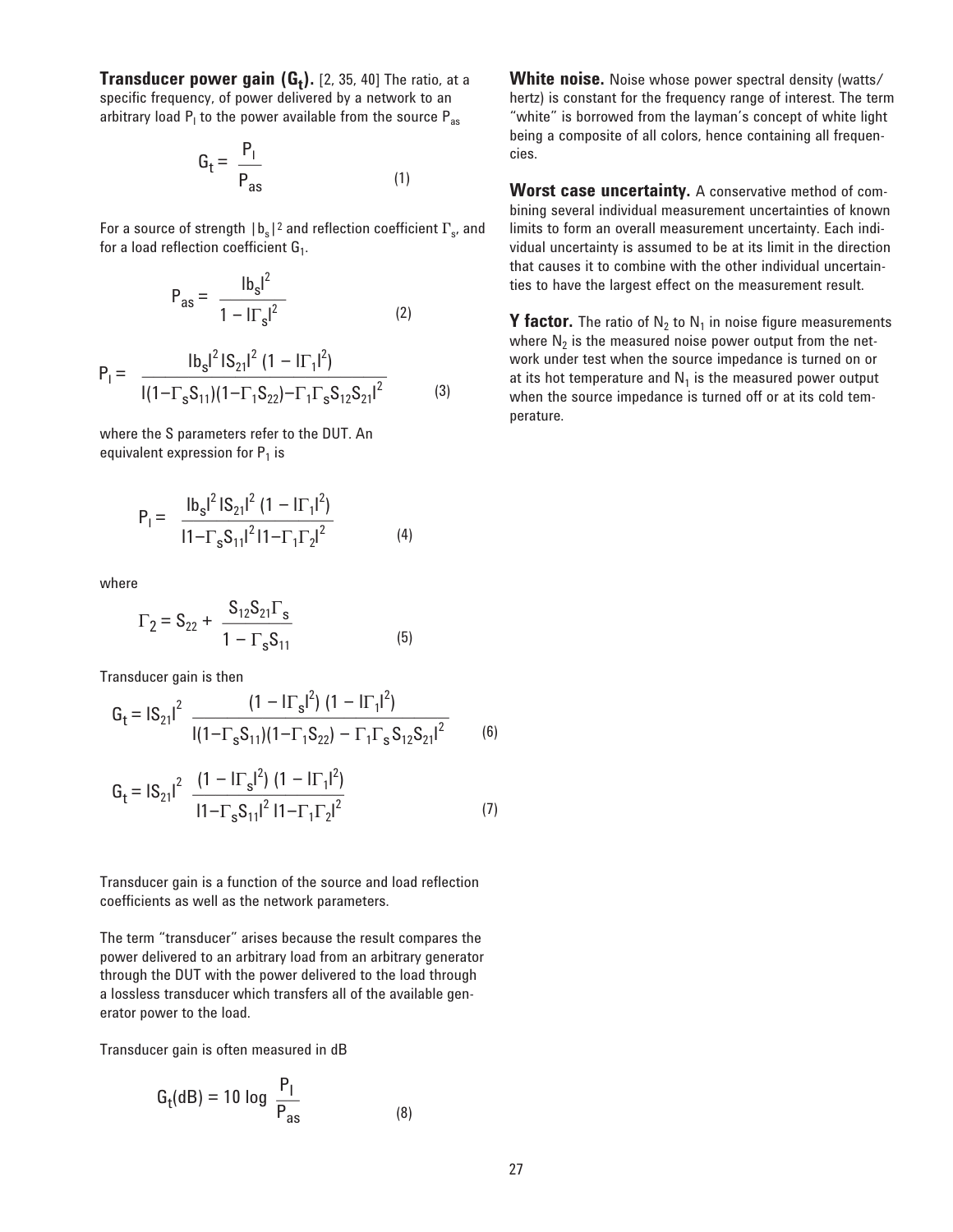# **5. References**

- [1] *Accuracy Information Sheet,* United States National Bureau of Standards (NBS), enclosure returned with noise sources sent to NBS for calibration.
- [2] Anderson, R.W. *S-Parameter Techniques for Faster, More Accurate Network Design,*  Hewlett-Packard Application Note 95-1.
- [3] Beatty, Robert W. *Insertion Loss Concepts,* Proc. of the IEEE, June, 1964, pp. 663-671.
- [4] Boyd, Duncan *Calculate the Uncertainty of NF Measurements.* "Microwaves and RF", October, 1999, p.93.
- [5] Chambers, D. R. *A Noise Source for Noise Figure Measurements,* Hewlett-Packard Journal, April, 1983, pp. 26-27.
- [6] Davenport, Wilbur B. Jr. and William L. Root.  *An Introduction to the Theory of Random Signals and Noise,* McGraw-Hill Book Co., Inc, New York, Toronto, London,1958.
- [7] *Description of the Noise Performance of Amplifiers and Receiving Systems,* Sponsored by IRE subcommittee 7.9 on Noise, Proc. of the IEEE, March,1963, pp. 436-442.
- [8] Friis, *H.T. Noise Figures of Radio Receivers,*  Proc. of the IRE, July, 1944, pp. 419-422.
- [9] Fukui, H. *Available Power Gain, Noise Figure and Noise Measure of Two-Ports and Their Graphical Representations,* IEEE Trans. on Circuit Theory, June, 1966, pp. 137-143.
- [10] Fukui, H. (editor) *Low Noise Microwave Transistors and Amplifiers,* IEEE Press and John Wiley & Sons, New York,1981. (This book of reprints contains many of the articles referenced here.)
- [11] Gupta, M-S. *Noise in Avalanche Transit-Time Devices,* Proc. of the IEEE, December, 1971, pp. 1674-1687.
- [12] Haitz, R.H. and F.W. Voltmer*. Noise Studies in Uniform Avalanche Diodes, Appl. Phys*. Lett, 15 November, 1966, pp. 381-383.
- [13] Haitz, R.H. and F.W. Voltmer. **Noise of a Self**  *Sustaining Avalanche Discharge in Silicon: Studies at Microwave Frequencies,* J. Appl. Phys., June 1968, pp. 3379-3384.
- [14] Haus, H.A. and R.B. Adler. *Optimum Noise Performance of Linear Amplifiers,* Proc. of the IRE, August, 1958, pp. 1517-1533.
- [15] Hines, M.E. *Noise Theory for the Read Type Avalanche Diode,* IEEE Trans. on Electron devices, January, 1966, pp. 158-163.
- [16] *IRE Standards on Electron Tubes. Part 9, Noise in Linear Two-Ports,* IRE subcommittee 7.9, Noise, 1957.
- [17] *IRE Standards on Electron Tubes: Definitions of Terms, 1962 (62 IRE 7.52),* Proc. of the IEEE, March, 1963, pp. 434-435
- [18] *IRE Standards on Methods of Measuring Noise in Linear Twoports, 1959,* IRE Subcommittee on Noise, Proc. of the IRE, January, 1960, pp. 60-68. See also *Representation of Noise in Linear Twoports,* Proc. of the IRE, January,1960, pp. 69-74.
- [19] Johnson, J.B. *Thermal Agitation of Electricity in Conductors,* Physical Review, July, 1928, pp. 97-109.
- [20] Kanda, *M. A Statistical Measure for the Stability of Solid State Noise Sources,* IEEE Trans. on Micro. Th. and Tech, August, 1977, pp. 676-682.
- [21] Kanda, M. *An Improved Solid-State Noise Source,* IEEE Trans. on Micro. Th. and Tech, December, 1976, pp. 990-995.
- [22] Kuhn, *N.J. Simplified Signal Flow Graph Analysis,* "Microwave Journal", November 1963, pp. 59-66.
- [23] Kuhn, N.J. *Curing a Subtle but Significant Cause of Noise Figure Error, "Microwave* Journal", June, 1984, p. 85.
- [24] *Maximizing Accuracy in Noise Figure Measurements,* Hewlett Packard Product Note 85719A-1, July 1992, (5091-4801E).
- [25] Mumford, W.W. *A Broadband Microwave Noise Source,* Bell Syst. Tech. J., October,1949, pp.608-618.
- [26] Mumford, W.W. and Elmer H. Scheibe.  *Noise Performance Factors in Communication Systems,* Horizon House-Microwave, Inc., Dedham, Massachusetts, 1968.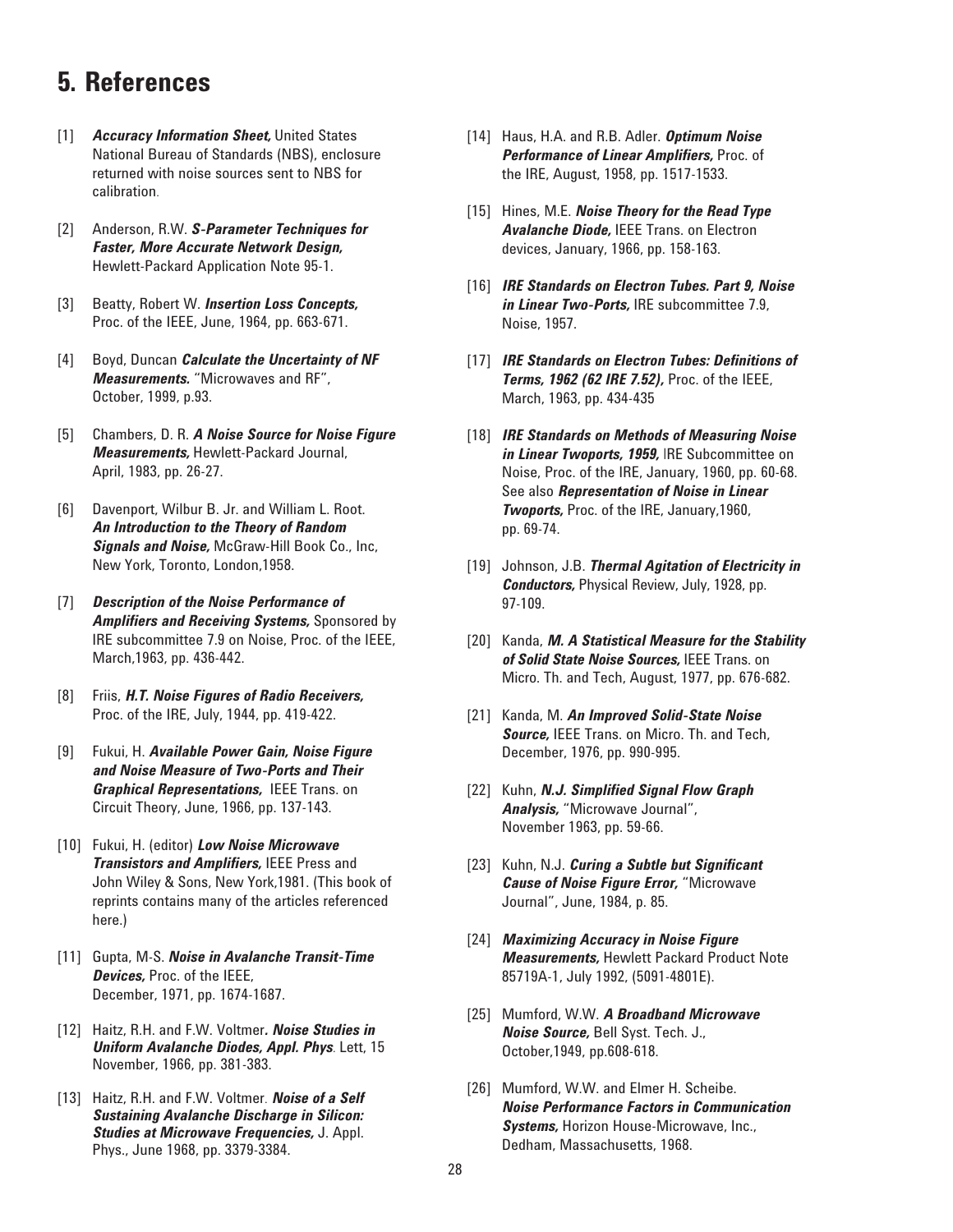- [27] NBS Monograph 142, *The Measurement of Noise Performance Factors: A Metrology Guide,* U.S. Government Printing Office, Washington, D.C.,1974.
- [28] NBS Technical Note 640, *Considerations for the Precise Measurement of Amplifier Noise,* U.S. Government Printing Office, Washington, D.C.,1973.
- [29] *Noise Parameter Measurement Using the HP 8970B Noise Figure Meter and the ATN NP4 Noise Parameter Test Set,* Hewlett Packard Product Note HP 8970B/S-3, December, 1998, (5952-6639).
- [30] Nyquist, H. *Thermal Agitation of Electric Charge in Conductors,* Physical Review, July,1928, pp.110-113.
- [31] Oliver, B.M. *Noise Figure and Its Measurement,* Hewlett-Packard Journal, Vol.9, No. 5 (January, 1958), pp.3-5.
- [32] Saam, Thomas J. *Small Computers Revolutionize G/T Tests,* "Microwaves", August, 1980, p. 37.
- [33] Schwartz, Mischa. *Information Transmission, Modulation and Noise,* McGraw-Hill Book Co., Inc., New York, Toronto, London, 1959.
- [34] Slater, Carla *Spectrum-Analyzer-Based System Simplifies Noise Figure Measurement,*  "RF Design", December, 1993, p.24.
- [35] *S-Parameter Design,* Hewlett Packard Application Note 154, March, 1990, (5952-1087).
- [36] *Strid, E. Noise Measurements For Low-Noise GaA FET Amplifiers,* Microwave Systems News, November 1981, pp. 62-70.
- [37] Strid, E. *Noise Measurement Checklist Eliminates Costly Errors,* "Microwave Systems News", December, 1981, pp. 88-107.
- [38] Swain, H. L. and R. M. Cox *Noise Figure Meter Sets Record for Accuracy, Repeatability, and Convenience,* Hewlett-Packard J., April, 1983, pp. 23-32.
- [39] van der Ziel, Aldert. *Noise: Sources, Characterization, Measurement,* Pentice-Hall, Inc., Englewood Cliffs, New Jersey, 1970.
- [40] Vendelin, George D., *Design of Amplifiers and Oscillators by the S-Parameter Method,*  Wiley-Interscience, 1982.
- [41] Wait, D.F., *Satellite Earth Terminal G/T Measurements, "Microwave Journal", April, 1977, p. 49.*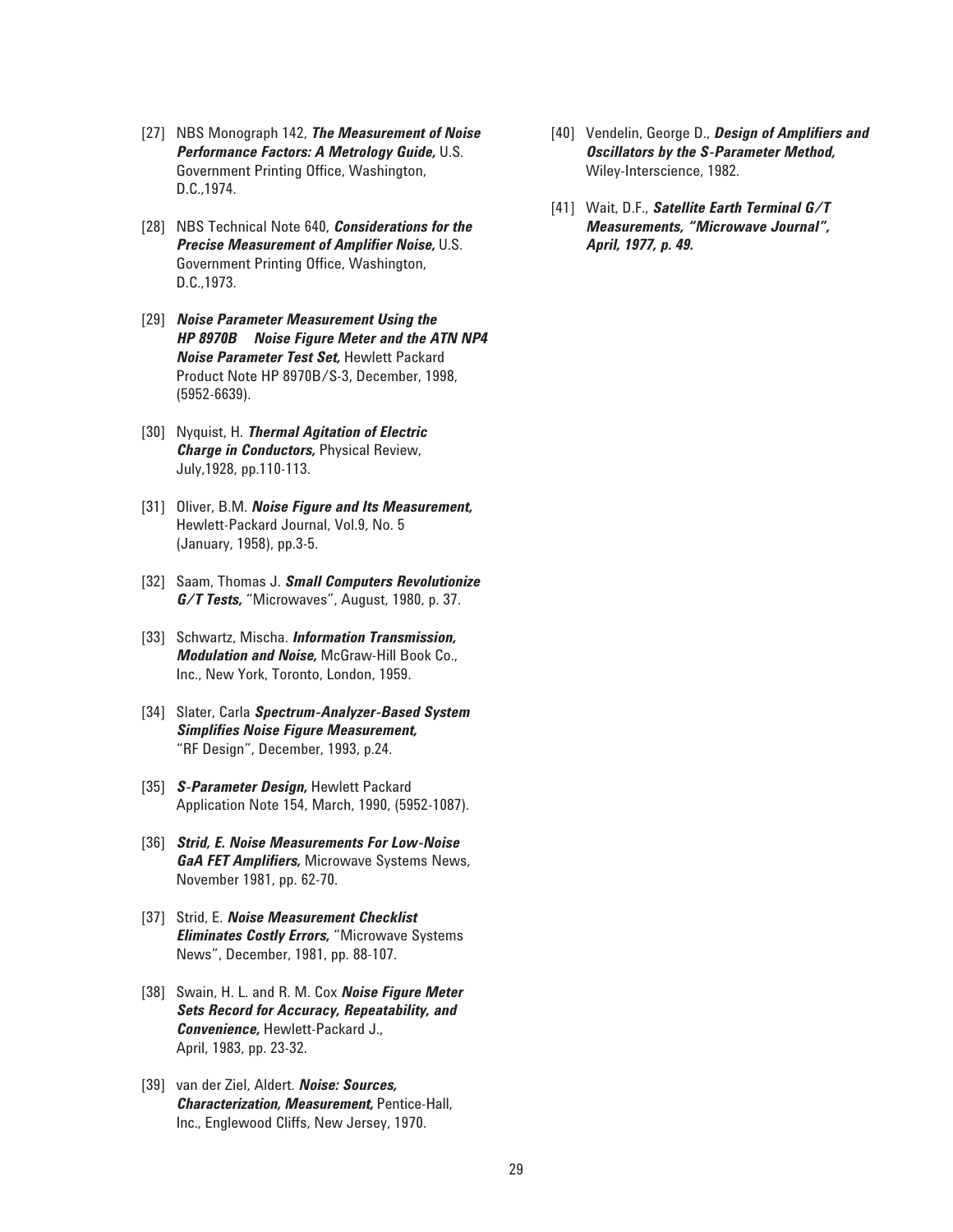# **6. Additional Agilent Resources, Literature and Tools**

*10 Hints for Making Successful Noise Figure Measurements,*  Application Note 1341,

literature number 5980-0288E

### *Noise Figure Measurement Accuracy,*

Application Note 57-2, literature number 5952-3706

*Calculate the Uncertainty of NF Measurements* Software and web-based tool available at: **www.agilent.com/find/nfu**

User guides for Agilent noise figure products available at: **www.agilent.com/find/nf**

Component Test web site: **www.agilent.com/find/component\_test**

Spectrum analysis web sites: **www.agilent.com/find/psa\_personalities www.agilent.com/find/esa\_solutions**